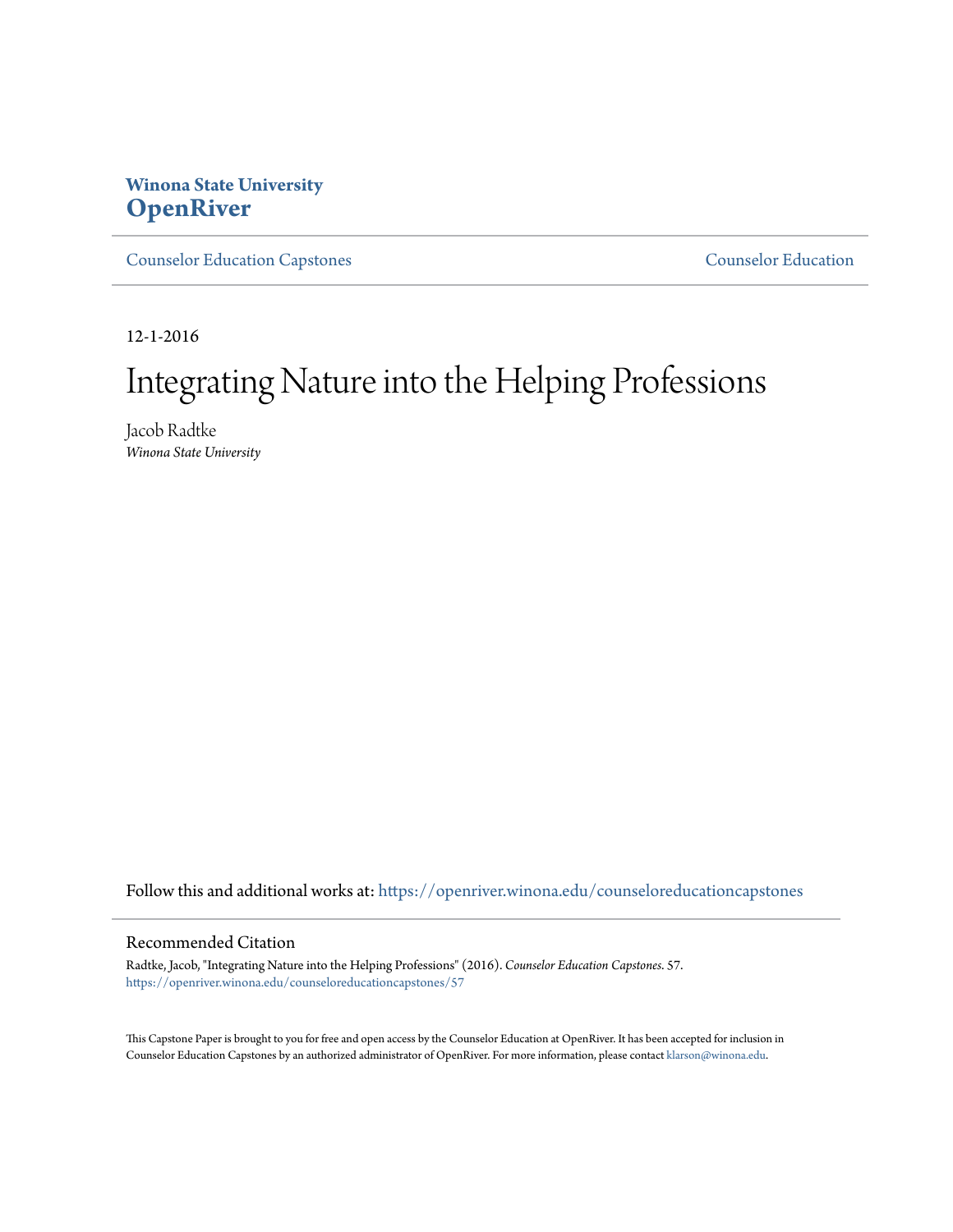Integrating Nature into the Helping Professions

Jacob Radtke

Winona State University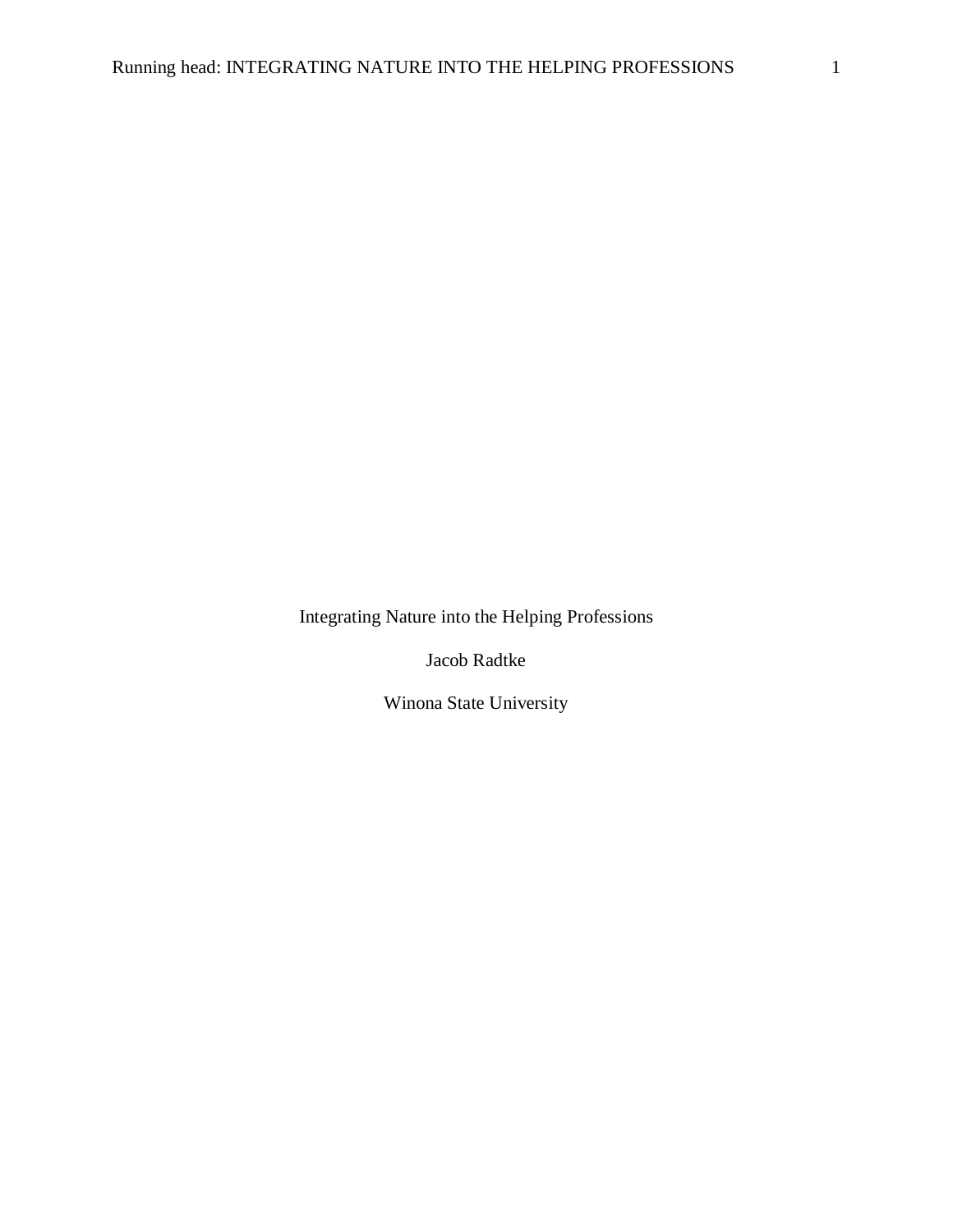#### Abstract

A growing body of research is being developed which indicates that individuals and communities interacting with nature are experiencing benefits to both their mental and physical health. Yet how nature produces these benefits differs among researchers and though consensus can be found regarding human interaction with nature a definitive solitary answer does not currently exist. Despite differences amongst researchers on how nature impacts the human body a growing number of helping professions are integrating use of nature within their scope of practice. Cities and towns are also increasing the use of nature within infrastructure and planning as the positive effects and impact of nature cannot be ignored.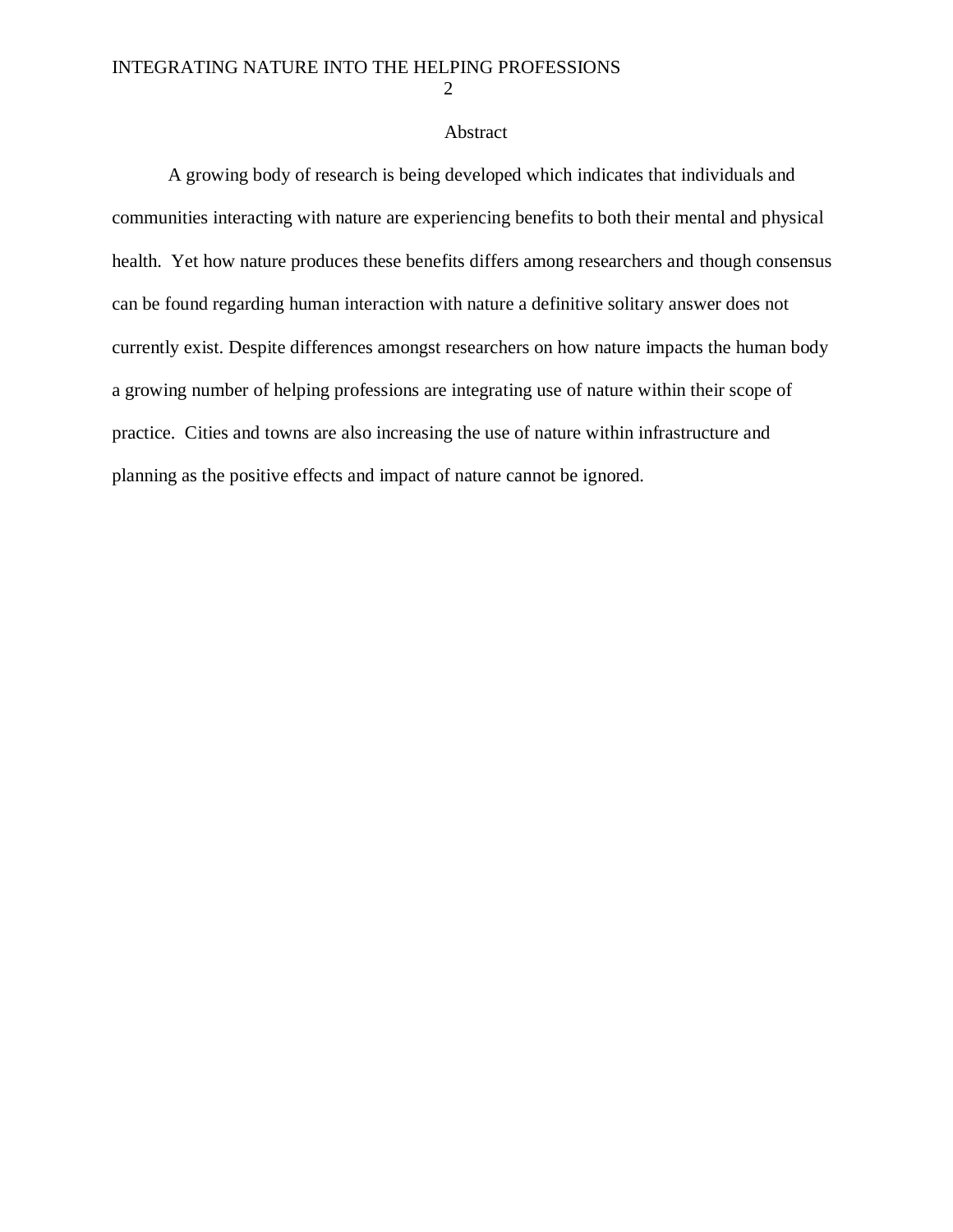3

## Contents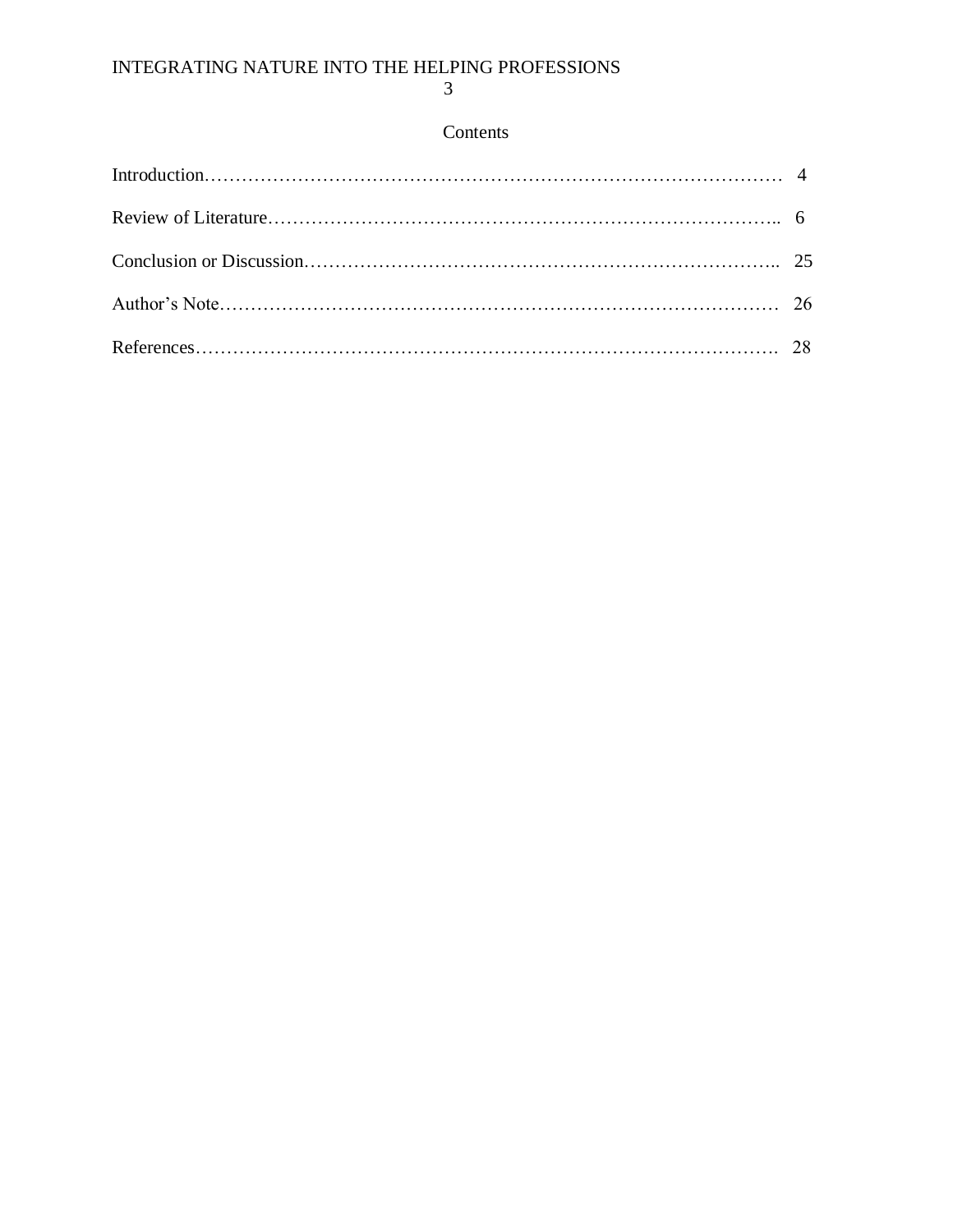4

#### **Introduction**

For much of history what was known about the effects of nature was often based upon philosophical or religious beliefs. Many cultures and civilizations have placed respect or reverence for nature at the forefront of their society knowing that humans have a unique and important need for interaction with nature. Aspects of nature have therefore been deified and continue to be so within many cultures and nations both developed and developing. Yet there has been a shift from a primarily intuitive respect for nature to a scientific basis and argument for the use of nature in helping to heal humans plagued by illness, stress, fatigue, and a myriad of other ailments.

This growing body of research that focuses on nature is not without diverse viewpoints on how nature can help to alleviate suffering for its spectators. In this paper the current viewpoints on how individuals interact with nature and the positive effects that result will be explored as well as how and why these viewpoints may differ theoretically. The theories that will be discussed are Roger Ulrich's (1981) psycho-evolutionary theory and Rachel and Stephen Kaplan's (1992) attention restoration theory. Both Ulrich and Kaplan's theories highlight the positive impact of nature for healing, but differ on how nature impacts an individual and how these effects are experienced.

In addition to highlighting how humans interact with nature this paper will also explore current uses of nature as a therapeutic modality and how interaction with nature is impacting research participants. Research is also being conducted to determine the impact of nature in several other disciplines including city and urban planning (Groenewegen, Berg, Vries, & Verheij, 2006; Thompson, Roe, Aspinall, Mitchell, Clow & Miller, 2012), and higher education settings (Kanters, Bristol, & Attarian, 2002). Along with the use of nature within counseling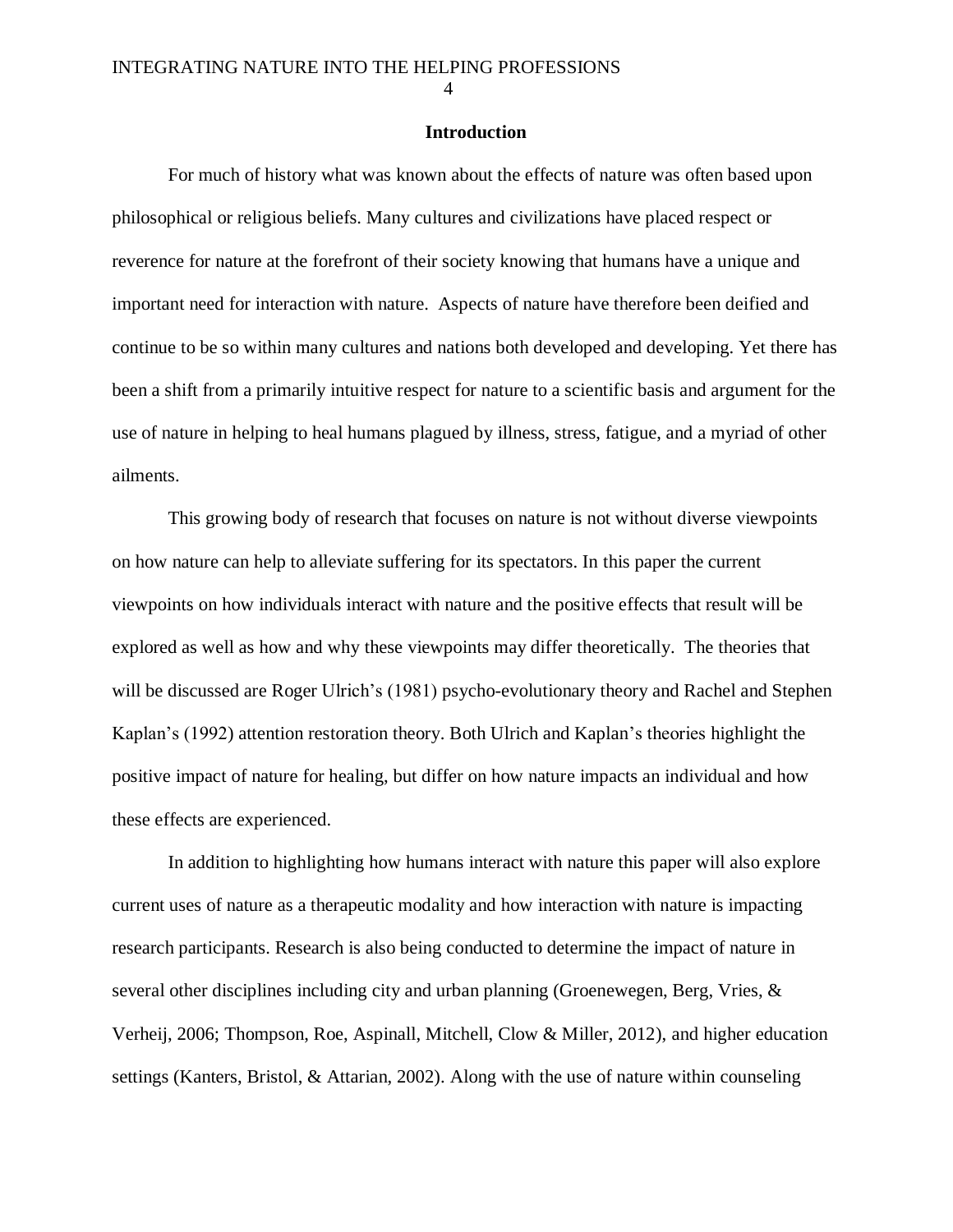settings, this paper will address the growing number of therapeutic frameworks which center around the use of nature such as nature therapy (Berger & McLeod, 2006), outdoor education (Neill & Heubeck, 1998), and wilderness therapy (Russell, Hendee, & Phillips-Miller, 1999; Rutko & Gillespie, 2013). Lastly, cultural and ethnic differences in the use of nature as a therapeutic tool will be explored as different ethnic groups may experience and interact with nature in unique ways (Kaplan & Talbot, 1988).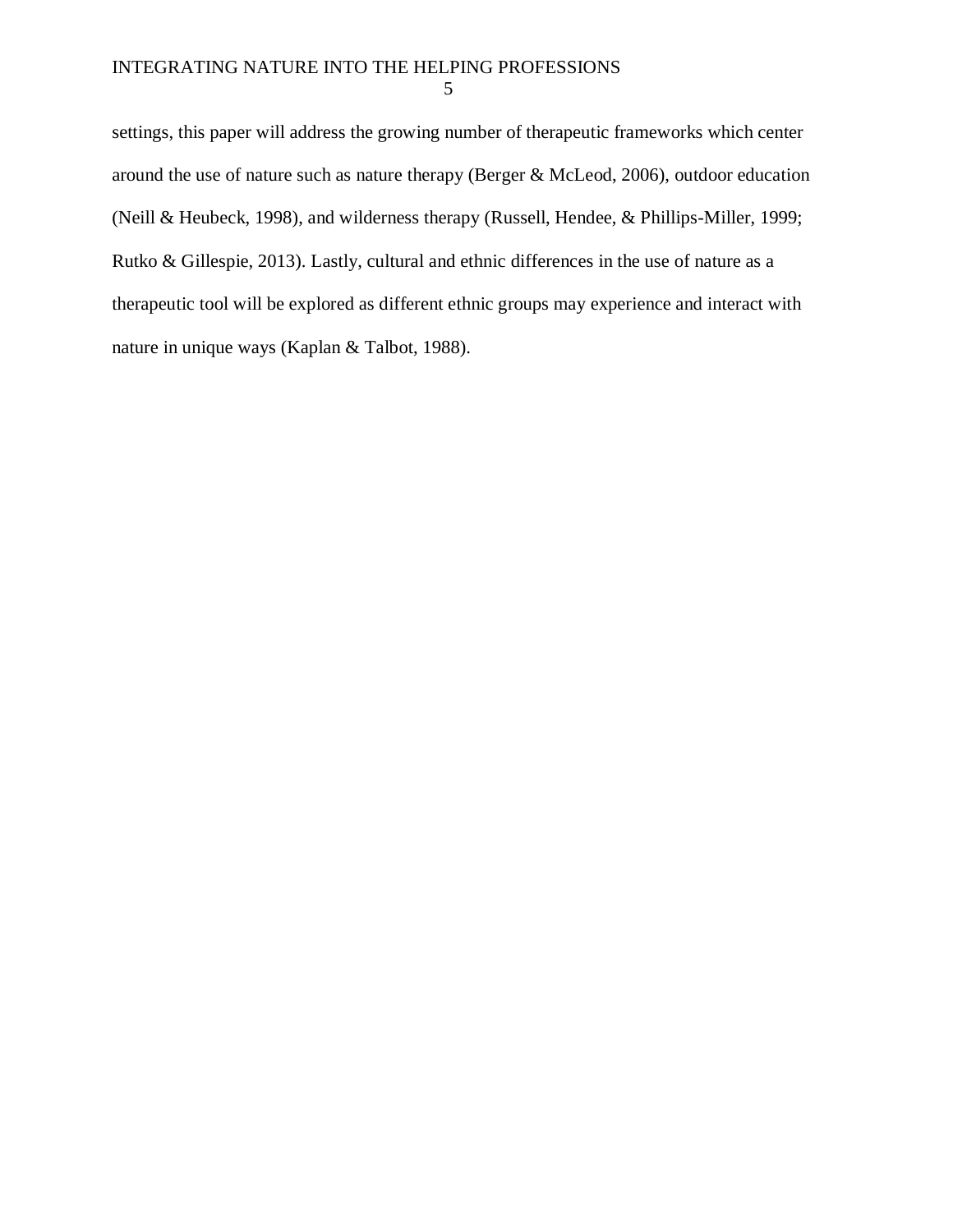6

### **Review of Literature**

Though many of the early ideas and beliefs about the impact of nature on health were philosophical or theoretical, an increasing body of research is now validating what had been observed and stated in these earlier viewpoints. According to Kjellgren and Buhrkall (2010) "humans have an evolutionary, aesthetic preference for the natural environment "(p.464). Lothian (2010) highlights this evolutionary belief of the impact of nature citing the work of Ulrich (1984) who postulated in his psycho-evolutionary theory that "characteristics of the environment ("preferenda") provide an early warning signal for safety and survival that triggers positive emotional reactions " (p.4).

#### **Psycho-Evolutionary Theory**

Ulrich (1983) focused primarily on nature's impact and influence on an individuals affect as opposed to the impact or interaction of one's cognition with nature. Ulrich notes that his use of the term affect is synonymous with one's emotion and does not encapsulate the broader definition of affect, which can also include an individual's drive state or motivation. What Ulrich discovered was that persons exposed to nature settings experienced both adaptive and action impulses that impacted one's behavior after having viewed or encountered a nature scene. "For instance, a person viewing an attractive natural setting might feel strong preference and interest, and an impulse to explore the area on foot, but could suppress the behavior and simply continue looking from the same vantage point" (Ulrich, 1983, p. 93).

Ulrich (1983) continues that an individual in a nature environment then develops "feelings of like-dislike and interest, and most of the states are linked to approach-avoidance behaviors and impulses" (p.93-94). Ulrich found that an individual tended to develop preferences of nature scenes that had a direct correlation on a person's well being. Scenes or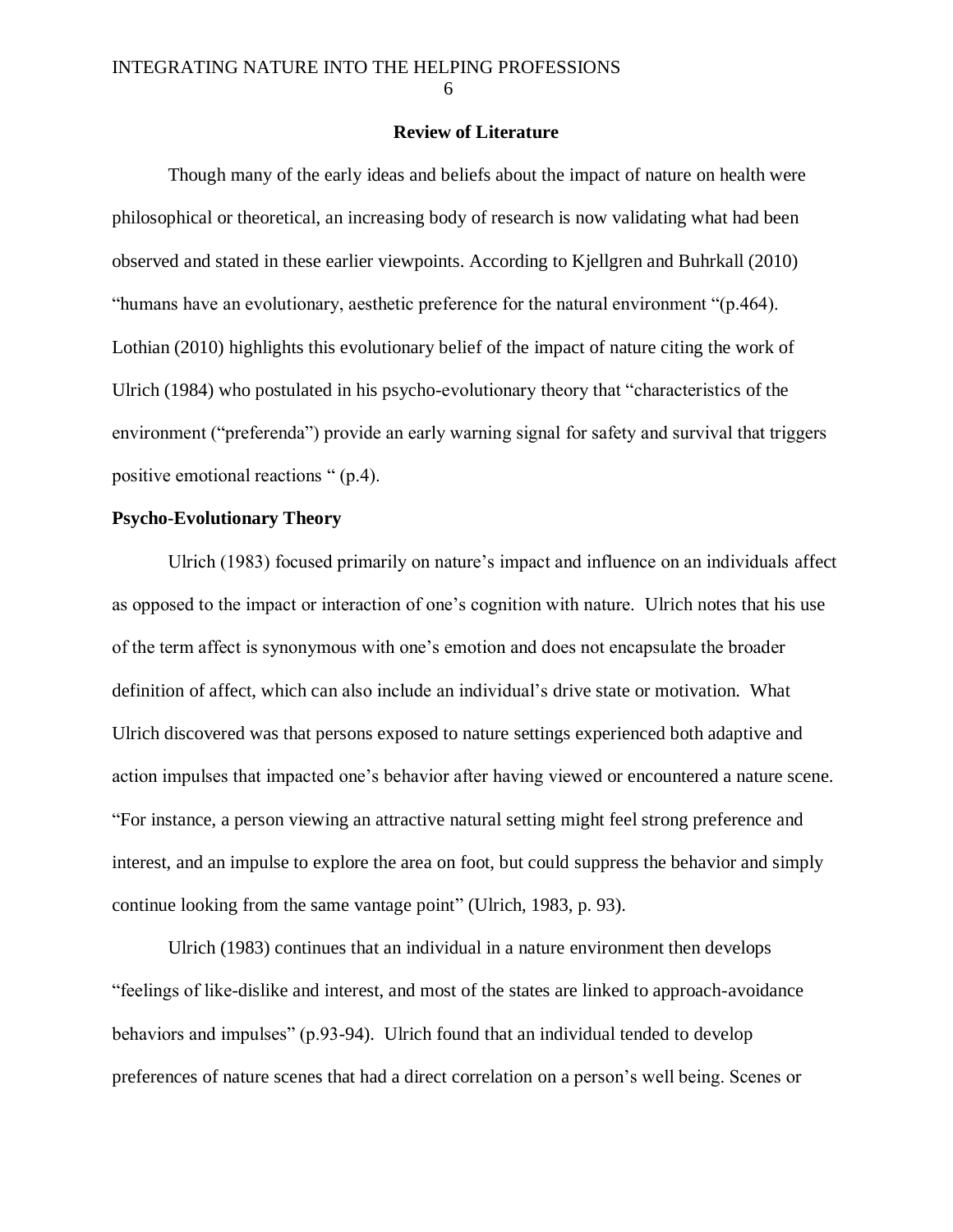images that were found to be most pleasing or elicit the highest state of arousal were classified as "unspectacular" (p.105) and met the following criteria:

- 1. Complexity is moderate to high.
- 2. The complexity has structural properties that establish a focal point and other order of patterning is also present.
- 3. There is moderate to high level of depth that can be perceived unambiguously
- 4. The ground surface texture tends to be homogenous and even and is appraised as conducive to movement.
- 5. A deflected vista is present
- 6. Appraised threat is negligible or absent (Ulrich, 1983, p.105).

In terms of negative reactions to a nature scene or image, one would need to evaluate the image or experience of nature in the opposite terms of the description above. For a negative evaluation an individual would consider the scene to lack complexity, depth, observe uneven or ill-defined surface textures, and appraise a threat within a scene. In summary, the setting to which an individual will experience the greatest benefit from a nature scene will include "a level ground surface, considerable spatial openness, the presence of a pattern or structure, curving sightlines and the presence of water" (Council of the Netherlands, 2004, p. 48).

These preferences for nature and subsequent health benefits, Ulrich (1983) believed, lies in the evolutionary make-up of individuals. As stated before Ulrich (1983) postulates that an individual observing a nature scene experiences emotions first and cognitions second and will tend to feel his or her environment. According to Lothian (2014) "emotions lie in the brain's limbic system, which is believed to be one of the earliest developed part of the brain in human evolutionary history, whereas cognition occurs in the neocortex, a much more recently developed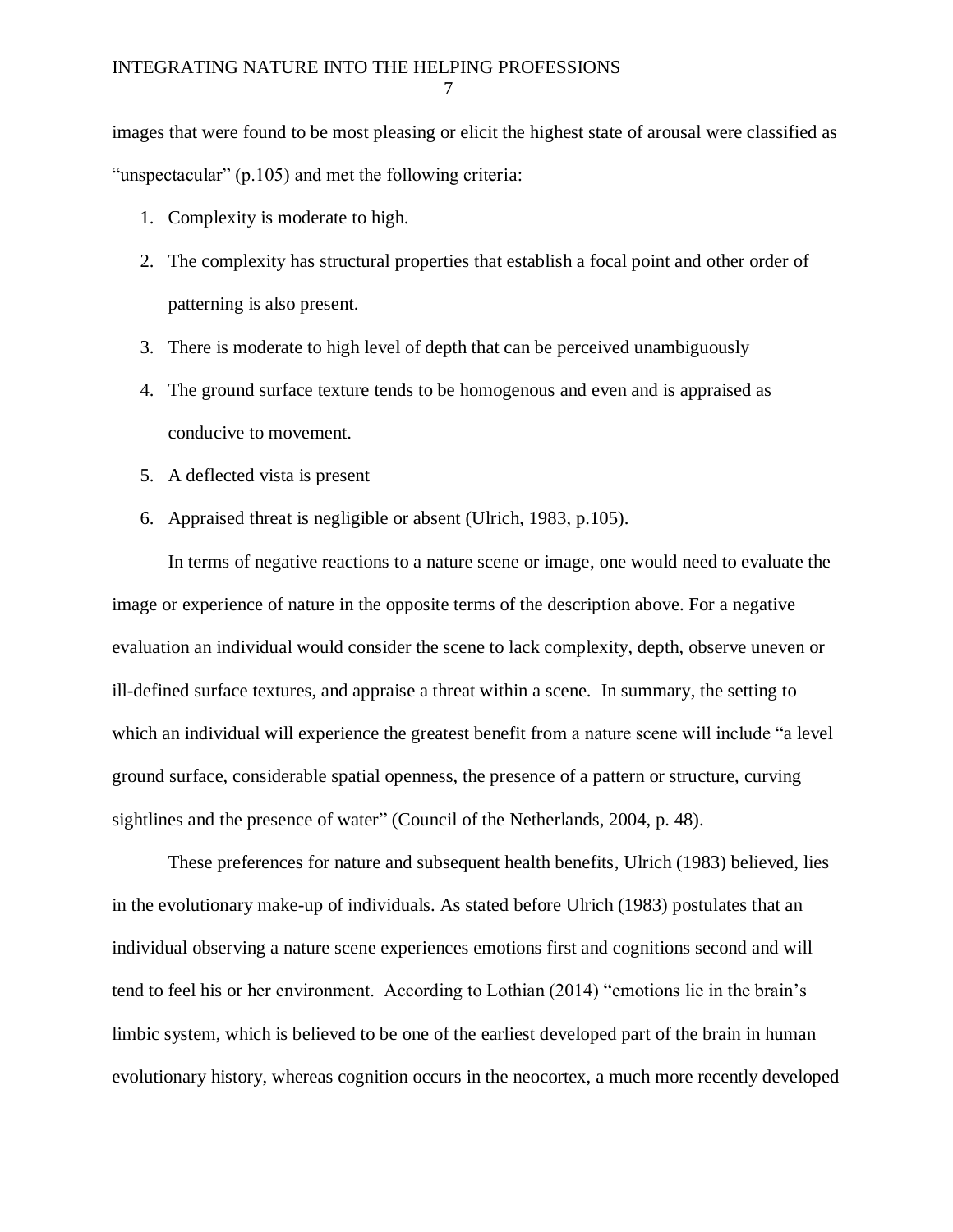part of the brain" (p. 4). Lothian goes on to highlight research done on facial expressions which when measured can provide insight about an individual's reaction more rapidly than cognition or thought.

Ulrich's development of his psycho-evolutionary theory developed in response to the many intuitive writings and beliefs held by individuals of the power of nature. Ulrich (1979) notes that several prominent individuals such as "Frederick Law Olmsted strongly believed that urban dwellers find nature relaxing and that nature can cause one's mind to rest" (p.17). Ulrich notes that as a result of this intuitive sense of the impact of nature individuals such as Olmsted as well as many other city planners and prominent architects and politicians have lobbied for the incorporation and preservation of nature and green space. As a result of these intuitive beliefs about nature Ulrich developed several studies to test the hypothesis of many who held nature in high regard.

One of Ulrich's (1979) initial studies measured study participant's psychological wellbeing in response to nature and urban images.

The basic design of the experiment involved showing coloured slides of outdoor environments to two groups of mildly stressed subjects. One group was shown 50 slides of unspectacular nature scenes dominated by green vegetation. The other group viewed 50 urban scenes lacking nature elements (Ulrich, 1979, p.17).

In order to measure the participants psychological well being Ulrich (1979) used a pre-test posttest format and used parametric testing to determine levels of significance between subjects test scores. According to Ulrich the results of the study revealed that study participants reported feeling worse after having viewed the images of the urban scenes. In contrast to the decrease in psychological well-being of participants, individuals who viewed nature images were found to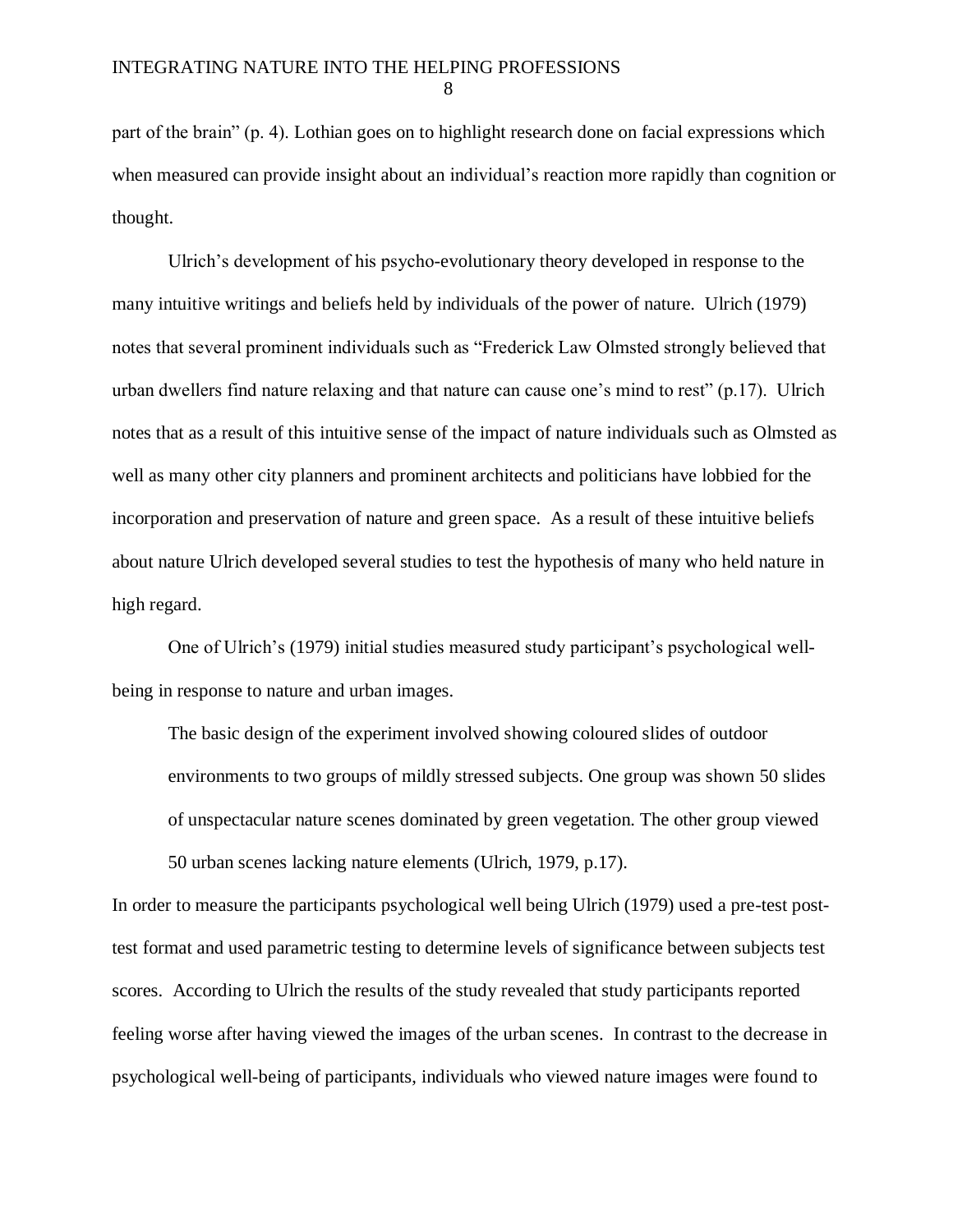have "a consistent pattern of improvement in well-being, and the changes for two factors are statistically significant" (Ulrich, 1979, p. 20). The two factors that Ulrich found to be highly significant (p<.005) was Positive Affect and changes in Fear Arousal. "Overall the results strongly suggest that exposure to the nature scenes had mitigating influences on the subjects' anxiety states" (Ulrich, 1979, p.20). Action terms were identified which corresponded with the significant factors as participants identified feelings of "affection, friendliness, playfulness, and elation" (p.21). The above research helps to understand the beginning stages of Ulrich's psychoevolutionary theory, but is insufficient in providing a complete rationale for the theory's development.

In a second study completed by Ulrich (1981) research was directed not only on nature's impact of an individual's psychological well-being but potential impact on an individuals psychophysiological reactions. Ulrich used three types of environments in his study that included "nature with water, nature dominated by vegetation, and urban environments without water or vegetation" (p.525). One notable difference in this study was that study participants were not found to be mildly stressed at the time the study was completed but were rather "unstressed individuals in normal arousal states" (p.525). Ulrich hypothesized that individuals would experience psychophysiological benefits from the nature images as compared to the urban settings with more significant benefits accompanying the nature scenes which include water.

In order to determine nature and urban images impact on participant's psychophysiological reactions Ulrich (1981) measured both the alpha wave amplitude and heart rate of participants. According to Ulrich "physiological findings are an important complement to the more subjective psychological data, because physiological measurements are valid indicators of the arousal or activation state of an individual" (p.525). Physiological research and medical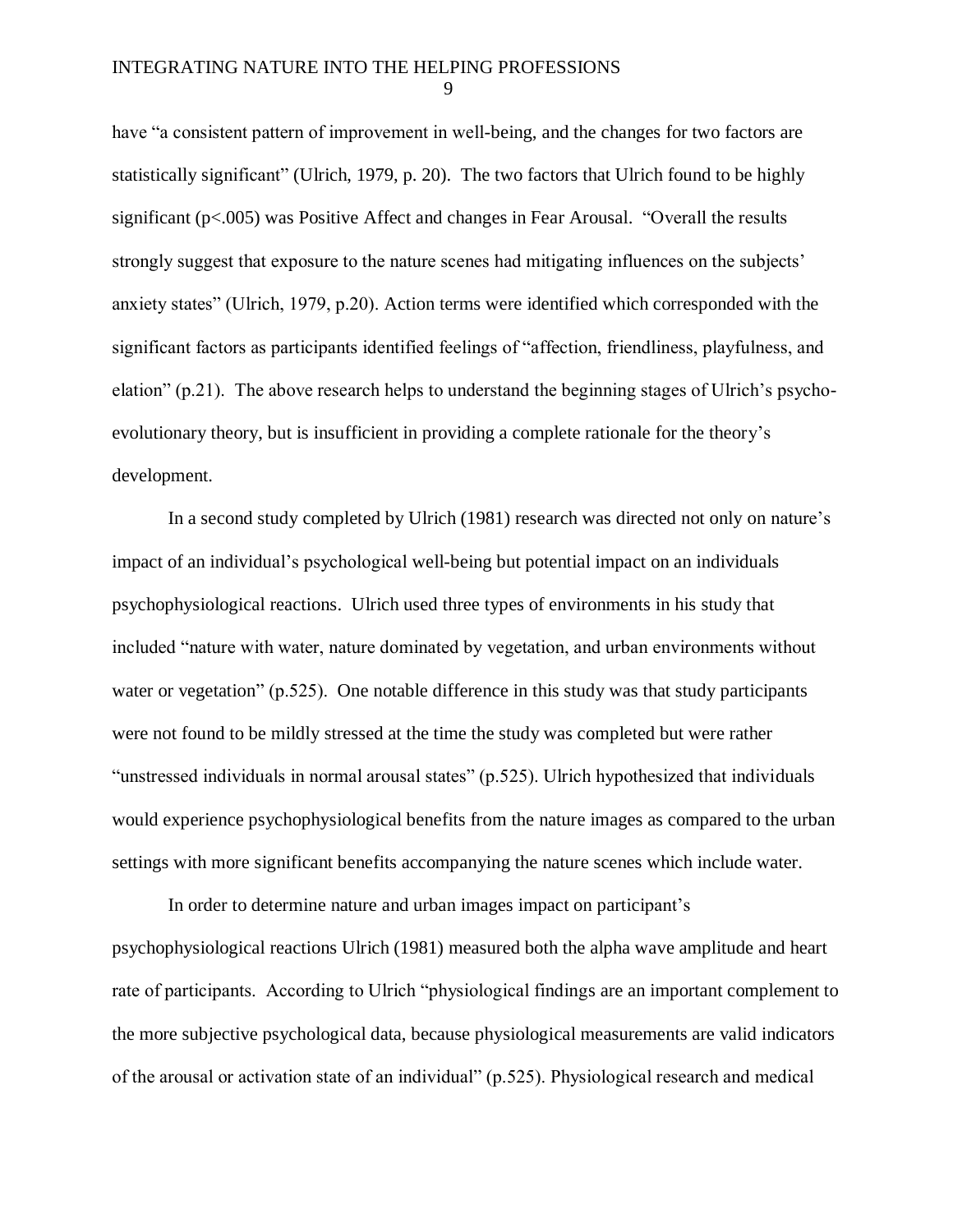data also have been found to have a greater impact on "governmental action and public concern regarding environmental quality" (Ulrich, 1981, p.525).

The results of the study revealed that participants experienced psychophysiological reactions and benefits as a result of viewing nature images as opposed to viewing images of urban settings (Ulrich, 1981). Specifically Ulrich notes that the results "support the conclusion that the subjects felt more wakefully relaxed while viewing the vegetation as opposed to urban scenes, and that the two environments had different effects on electrocorticol activity" (p.546). Also of note in this particular study was that results did not differ between sexes and are therefore applicable to both males and females with regards to the alpha measurement results of the study. Though there was statistically significant data regarding alpha reactions in this study, no statistically significant data was discovered from the experiment regarding subject's heart rates though some data revealed that heart rates for open eyed individuals revealed a pattern consistent with Ulrich's earlier hypothesis of nature being "more effective in sustaining arousal/ attention" (Ulrich, 1981, p.548). In conclusion of the study Ulrich noted the following:

For individuals experiencing stress or excessive arousal, nature views appear to reduce arousal more effectively than urban scenes and hence are more beneficial in a psychophysiological sense. The benefits of visual exposure to nature, compared to urban content, may be less for unstressed people in normal arousal states. However, as the findings of the present study suggest, the effects of nature exposures even on unstressed individuals can be significantly more positive than the influence of urban views (Ulrich, 1981, p. 550).

#### **Attention Restoration Theory**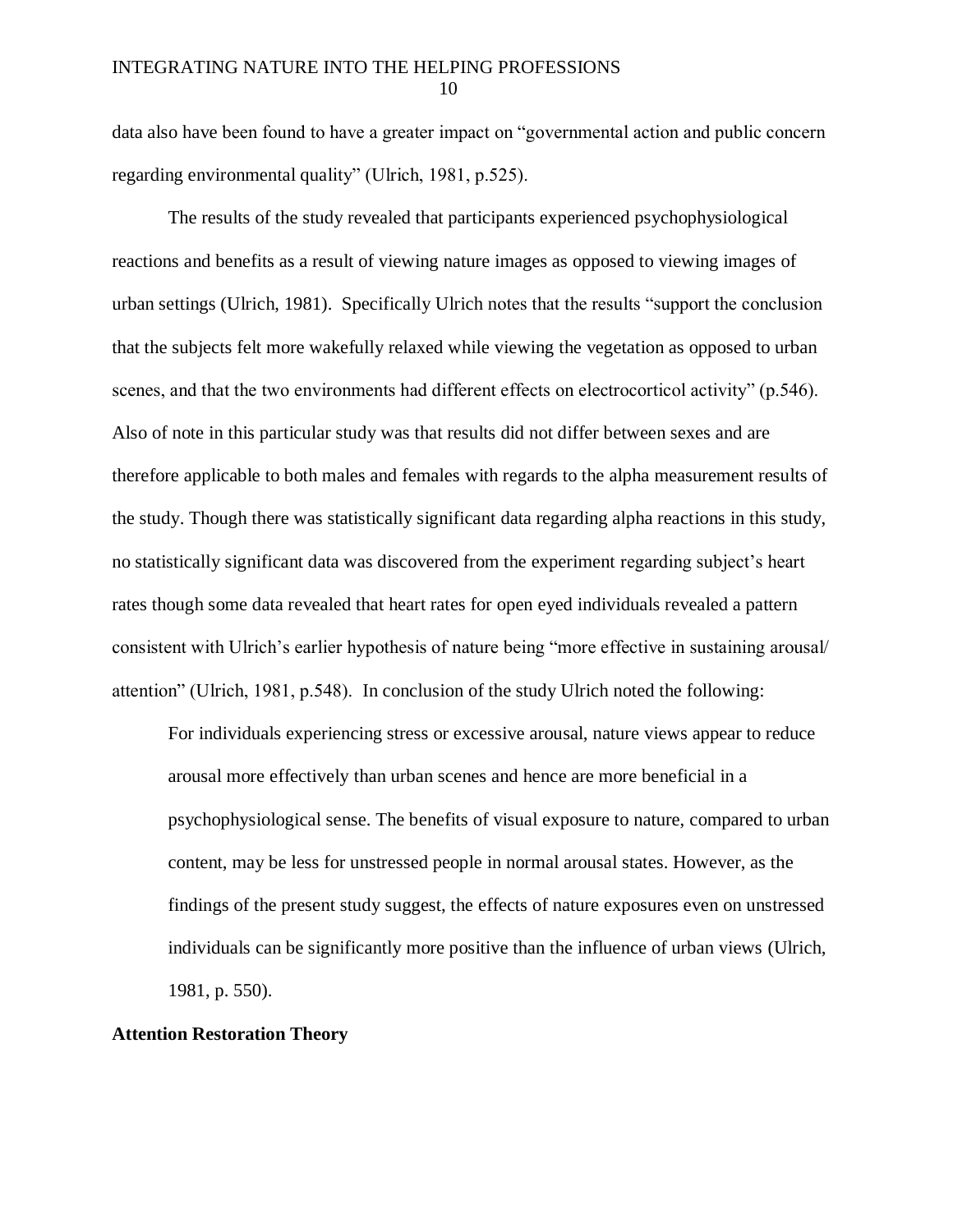Though complimentary in many aspects Stephen and Rachel Kaplan's Attention Restoration Theory (1992) develops a different framework for why nature has positive effects on the human body and mind (Lothian, 2014). The Attention Restoration Theory derives its main argument from psychologist William James and his developments within the field of attention (Kaplan, 1992). According to Kaplan (1995) William James "identified a kind of attention, which he called 'involuntary,' that is evoked by something interesting or exciting in the environment" (p.135). This type of attention requires minimal effort and therefore can have limitations such as an individual being engaged in a setting which is of little interest as well as limiting the engagement of an individual's higher level thinking (Kaplan, 1992). Individuals are not limited to only involuntary attention, however, but are also able to utilize voluntary attention, which does take effort on behalf of the individual. Voluntary attention "permits one to focus selectively upon the environment, and to engage in higher mental processes such as problem solving and planning" (Kaplan, 1992, p.135). Individual's utilizing voluntary attention are therefore able to focus on a specific task or problem despite the fact that the task or activity may hold little to no interest to the individual (Kaplan, 1995).

Despite his observations about voluntary attention and effort William James did not address fatigue when describing or exploring the use of voluntary attention (Kaplan, 1995). Kaplan notes that developments in the field of neurology and the effects of directed attention have helped to explain the negative impact that directed attention can have on an individuals executive functioning and that when directed attention is used for sustained periods of time one's mind can in a sense become fatigued.

Any time one has worked intensely on a project and subsequently finds oneself mentally exhausted, one has experienced this unwelcome state. The typical state of mind of students at the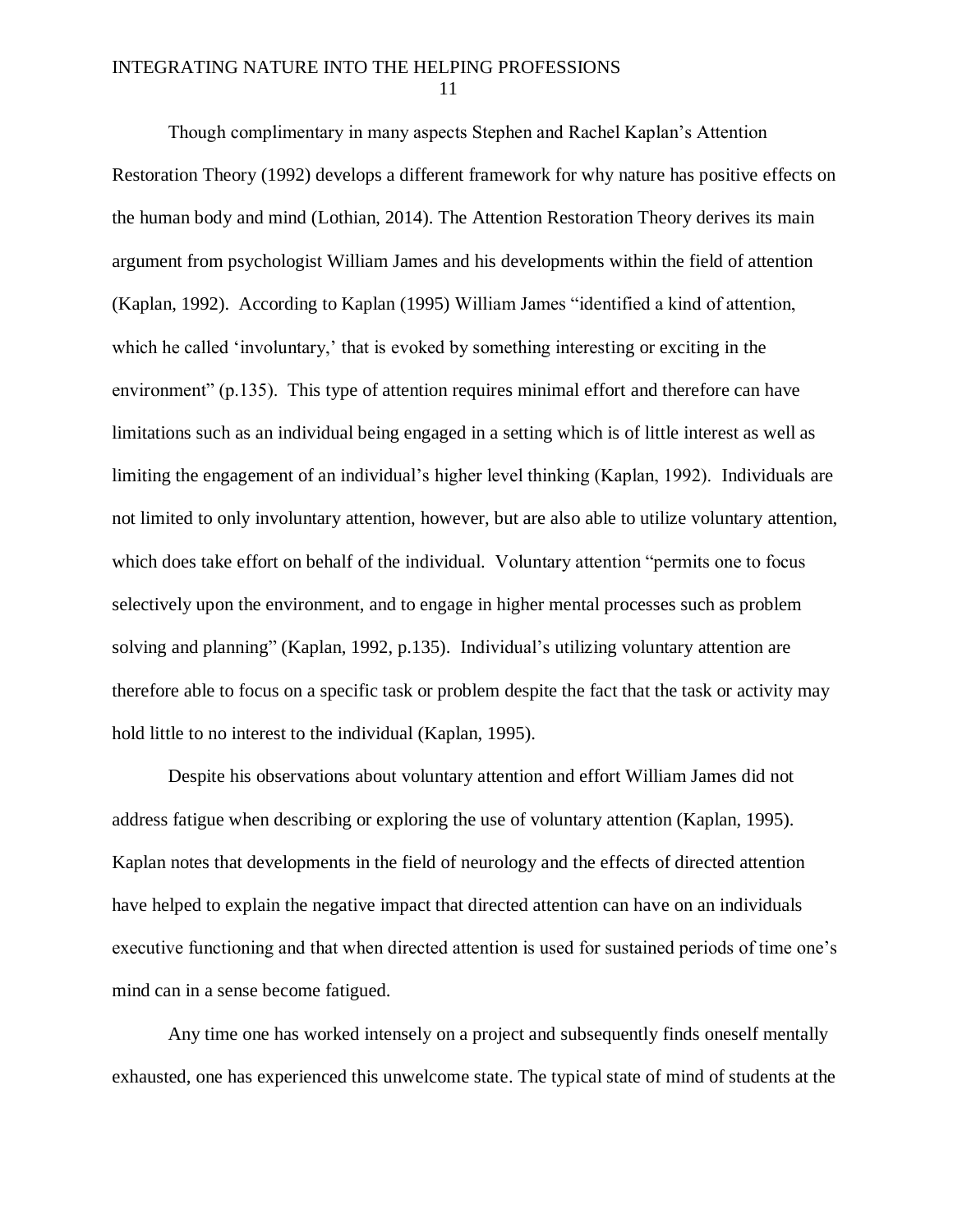end of a semester is a familiar example. In fact, even a thoroughly enjoyable project, if sufficiently intense and sufficiently prolonged is likely to lead to this same outcome (Kaplan, 1995, p. 170).

Kaplan (1995) notes the peculiarity of fatigue with relation to one's directed attention, as it is so integral to daily functioning. Yet when one views directed attention from an evolutionary viewpoint the limitations of sustained directed attention become evident. For an individual to engage in directed attention for significant periods of time "would make one vulnerable to surprises. Being vigilant, being alert to one's surroundings may have been far more important than the capacity for long and intense concentration" (Kaplan, 1995, p. 170). Sustained directed attention may therefore have made individuals more susceptible to danger in his or her environment that could otherwise have been detected by using involuntary attention mechanisms.

Though direct threats may not be relatable to the present state in a majority of developed countries directed attention is still being exercised at high levels and the result can be significant direct attention fatigue which can negatively impact several key functions that are integral to human effectiveness (Kaplan, 1995). It is imperative to note that the use of directed attention is not in itself negative, but that when used for excessive periods of time can result in adverse effects. A majority of these effects impact a person's ability to problem solve and utilize other mental faculties, but effects are not limited to cognitive functions. Direct attention fatigue has also been shown to negatively impact actions and can result in physical fatigue that can have a damaging impact. In summary Kaplan (1992) concludes that an individual experiencing direct attention fatigue will experience the following:

They have difficulty concentrating and are highly susceptible to distraction find it difficult to make decisions; are impatient and inclined to make risky choices; are irritable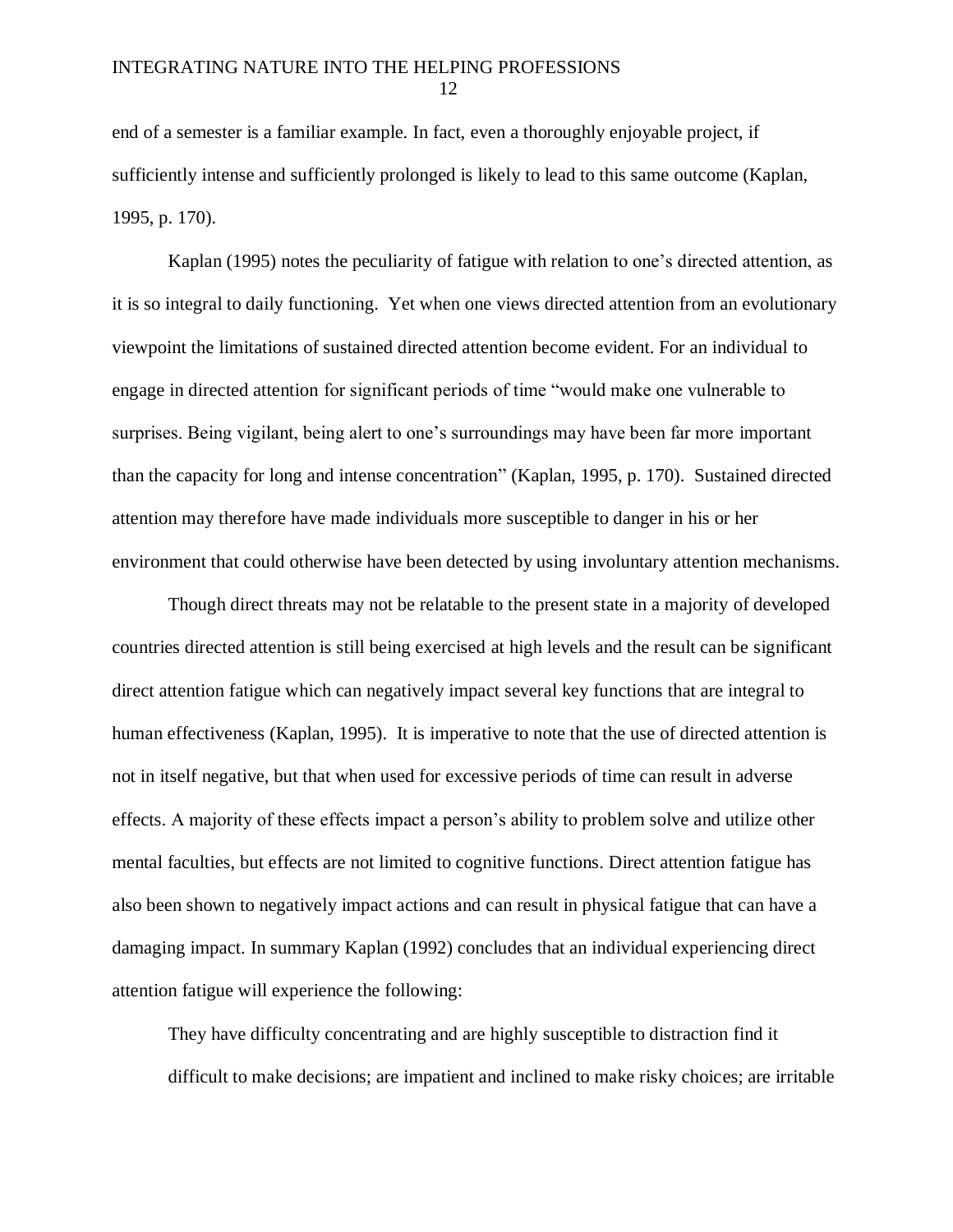and less likely than usual to help someone in distress; have difficulty either planning or carrying out previously made plans (Kaplan, 1992, p.136).

Continuing with a focus on the work William James, Kaplan (1995) highlights the differences between involuntary and voluntary attention and suggests, "both types of attention are similar in being inhibitory and in having their effect through suppression of competition" (Kaplan, 1995, p.172). The difference between voluntary and involuntary attention is primarily that involuntary attention requires little to no effort that Kaplan hypothesizes can help to reduce the effects of direct attention fatigue. This type of involuntary attention Kaplan describes as "fascination" (Kaplan, 1995, p. 172) as a result of James' language being easily misinterpreted or misconstrued in common nomenclature. Using the term fascination is also more appropriate as involuntary attention may be more absorbing than previously thought.

Kaplan (1995) comments that there are multiple types of and sources from which fascination can be drawn. Fascination can come in many forms and may be diversely experienced by individuals as fascination may come in the form of experiences or visual landscapes. Kaplan differentiates between fascination highlighting that fascination "can also derive from extremes along a 'soft-hard' dimension. Thus, there is the 'hard' fascination of watching auto racing and 'soft fascination' of walking in a nature setting" (Kaplan, 1995, p.172). Kaplan primarily focuses on one's ability to use soft fascination in that soft fascination "can further enhance the benefits of recovering from directed attention" (Kaplan, 1995, p.172).

This understanding of soft-fascination is integral to conceptualizing Kaplan's development of the restorative experience in response to direct attention fatigue. An individual's ability to engage in an environment with minimal effort is directly correlated to have restorative properties for the individual experiencing direct attention fatigue (Kaplan, 1995). Yet Kaplan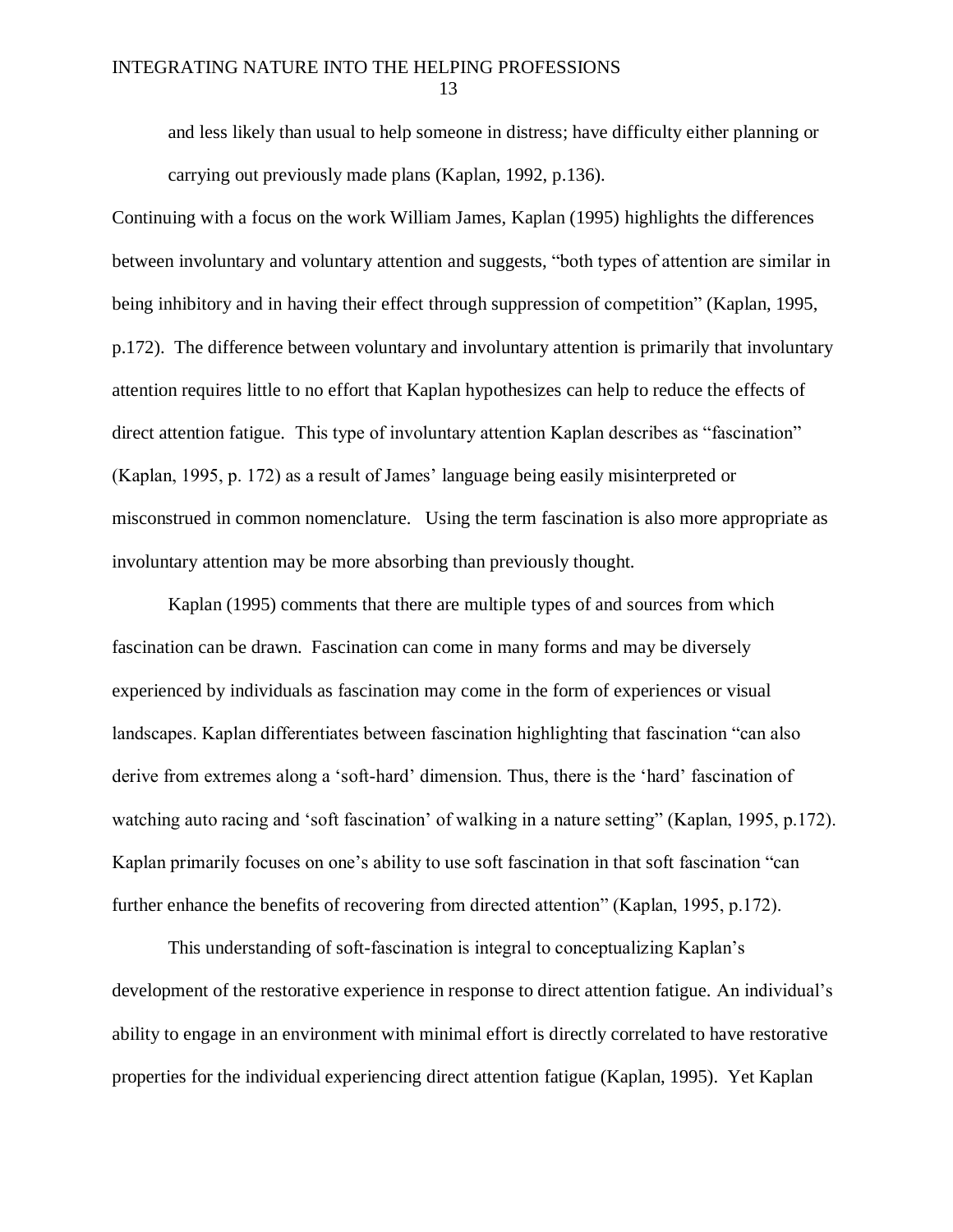(1995) notes research by Kaplan and Talbot (1983), which highlights three other elements of a restorative environment that are integral in developing a restorative experience. Lothian (2014) highlights that these other elements are the following:

- "Being away- separation from mental activity and from the everyday environment;
- Extent- the diversity and scope of the environment to provide an alternative setting sufficient to remain engaged;
- Compatibility between "the environment and one's purpose and inclinations" (Lothian, 2014, p. 5).

Kaplan (1992) determined that restorative experiences are not limited to nature settings but observed that nature settings obtain all the components of the restorative environment and are conducive for addressing mental fatigue. Kaplan (1992) and his partner, Rachel Kaplan, discovered the restorative effects of nature settings unexpectedly when they were petitioned by the U. S. Forest Service to study the effects of an ongoing wilderness program located in the upper regions of Michigan. Neither Stephen or Rachel Kaplan expressed that nature settings were a primary field of study, but determined that following research of the effects that nature had on the wilderness activity participants "was well worth the effort and turned out to have far broader applications than we would have expected" (Kaplan, 1992, p.137). Kaplan (1992) notes the following from his initial study with partner Rachel Kaplan:

The participants in the wilderness program we studied found the experience to be a profoundly restful and even healing one. In addition to recovery from mental fatigue, many of them found themselves in a reflective mode, stepping back to consider their lives and their priorities. They found nature more powerful, and at the same time more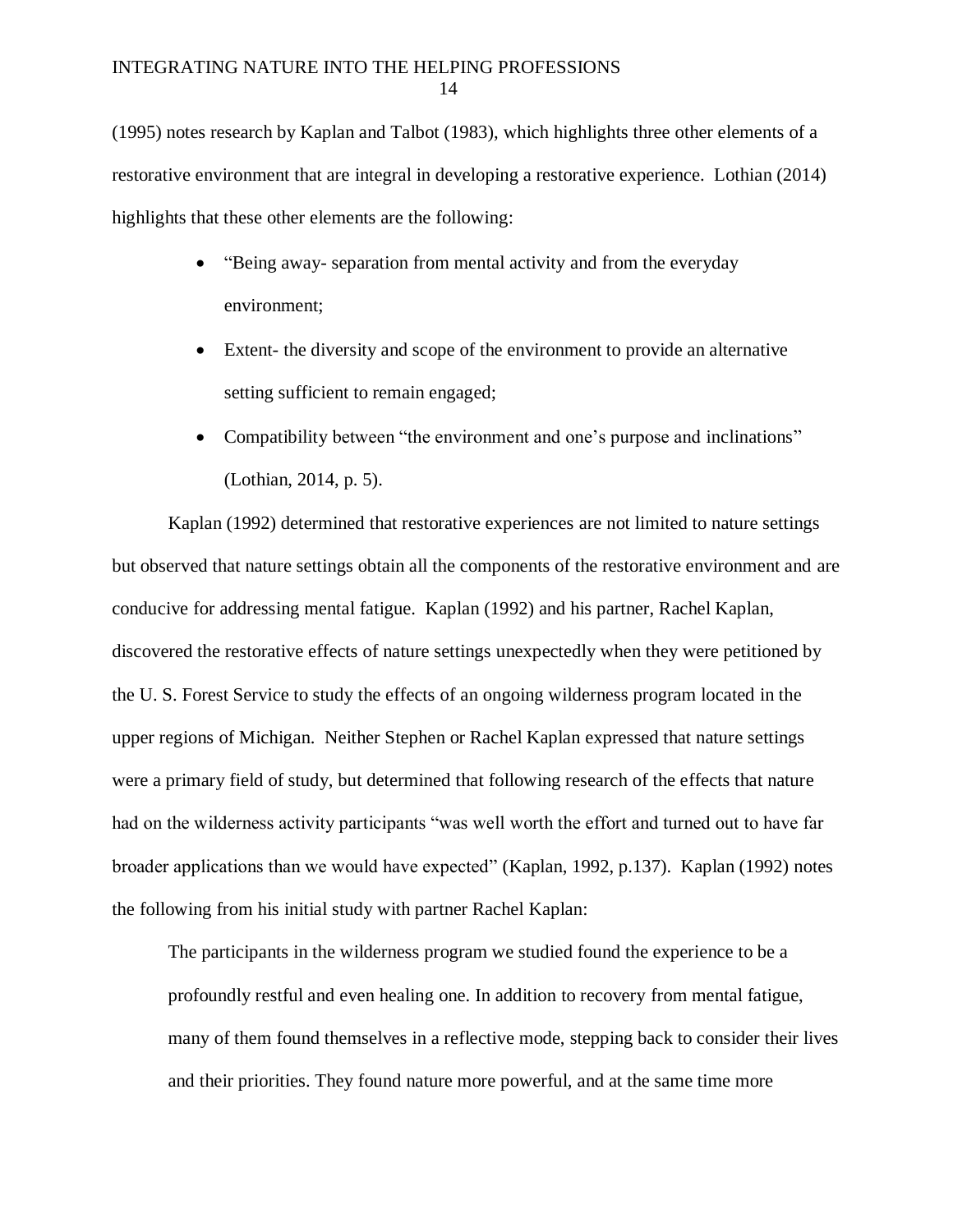comforting, than they have ever imagined; they left the wilderness at the end of the trip worrying about how they could maintain their contact with this unexpectedly significant environment (Kaplan, 1992, p. 137).

Though the results of the study above may seem to imply that for one to experience benefits from a nature setting one must be immersed in a nature setting with minimal to no human influence the research does not support this implication. According to Kaplan (1992) even small nature settings can result in restorative effects on its observers. Such nature settings are often more accessible to individuals in more largely populated areas and Kaplan (1992) notes that the effects are strikingly similar to nature settings that are vast and void of human interference. Kaplan also notes that work of Rachel Kaplan (1973) who discovered that garden experiences could also result in similar restorative affects for observers.

#### **Nature Research**

Considering the above information about the impact that nature has on both physical and mental health, research has been conducted on how to include nature not only in counseling and other service related industries, but also in city planning and urban planning. The remainder of this paper will therefore shift from a theoretical understanding of the impact of nature to research being conducted on how nature interventions are being used in a counseling setting. Research will also be explored on the impact nature is having in the disciplines of city and urban planning and how these nature interventions impact communities and individuals. Lastly, research about the how nature impacts individuals of varying ethnicities will be explored. Nature may be substituted for other terms in several of the following paragraphs as researchers have varied terms when referring to nature settings. Specifically the term green space is used when referring to nature settings within the field of urban planning and architecture.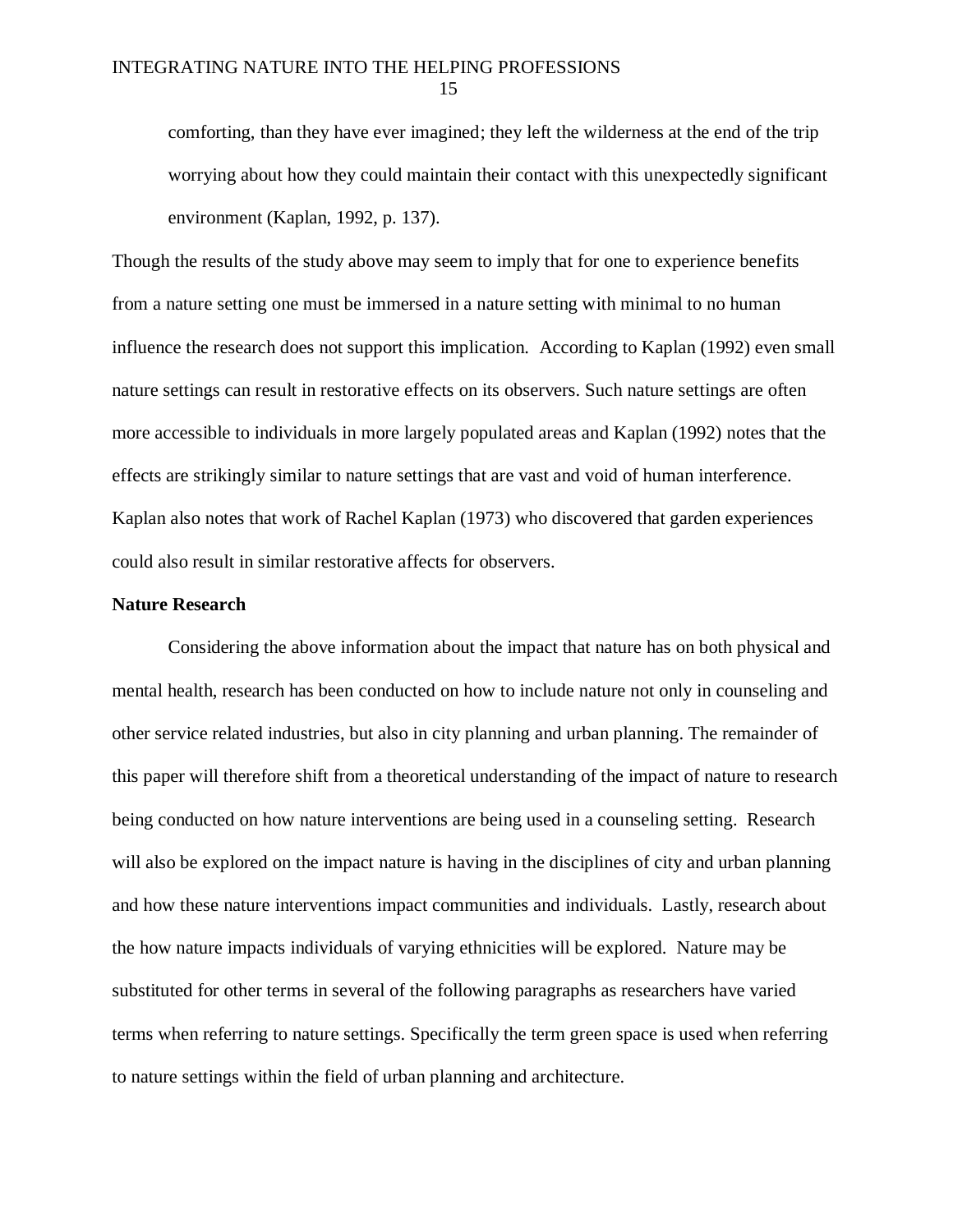#### **City and Urban Planning**

An increasing concern has grown amongst researchers regarding the decrease in access of green space as a result of urbanization.

Due to increasing urbanization, combined with a spatial planning policy of densification, more people face the prospect of living in less green residential environments. Especially people from low economic strata, without resources to move to greener areas outside the cities, will be affected. This may lead to environmental injustice with regard to the distribution of (access) to public green space (Groenewegen, Berg, Vries, & Verheij, 2006, p.7).

This decrease of green space is of concern considering the health benefits associated with exposure to nature even when the nature scene is small. Thompson, Roe, Aspinall, Mithchell, Clow, and Miller (2012) indicated that one benefit of green space within urban settings was its impact on decreasing stress for deprived communities. Thompson et al. (2012) found that by measuring cortisol levels in study participants who were exposed to increased green space produced a negative correlation for stress both in cortisol levels and perceived levels of stress. This is an integral study as it validates Ulrich's (1979, 1981) psycho-evolutionary theory in that nature has the means to directly impact stress. In addition, the study by Thompson et al. indicates that the stress reduction properties of nature can impact entire communities, especially in the area of resiliency to counteract the "negative effects of urban deprivation and the stress-related consequences" (Thompson, et al., 2012, p.227).

Maas, Verheil, Groenewegen, Vries, & Spreeuwenberg (2006) conducted an epidemiological study to determine the impact that green space can have on one's health. Maas et al. studied various datasets gathered by general practitioners in the Netherlands, which asked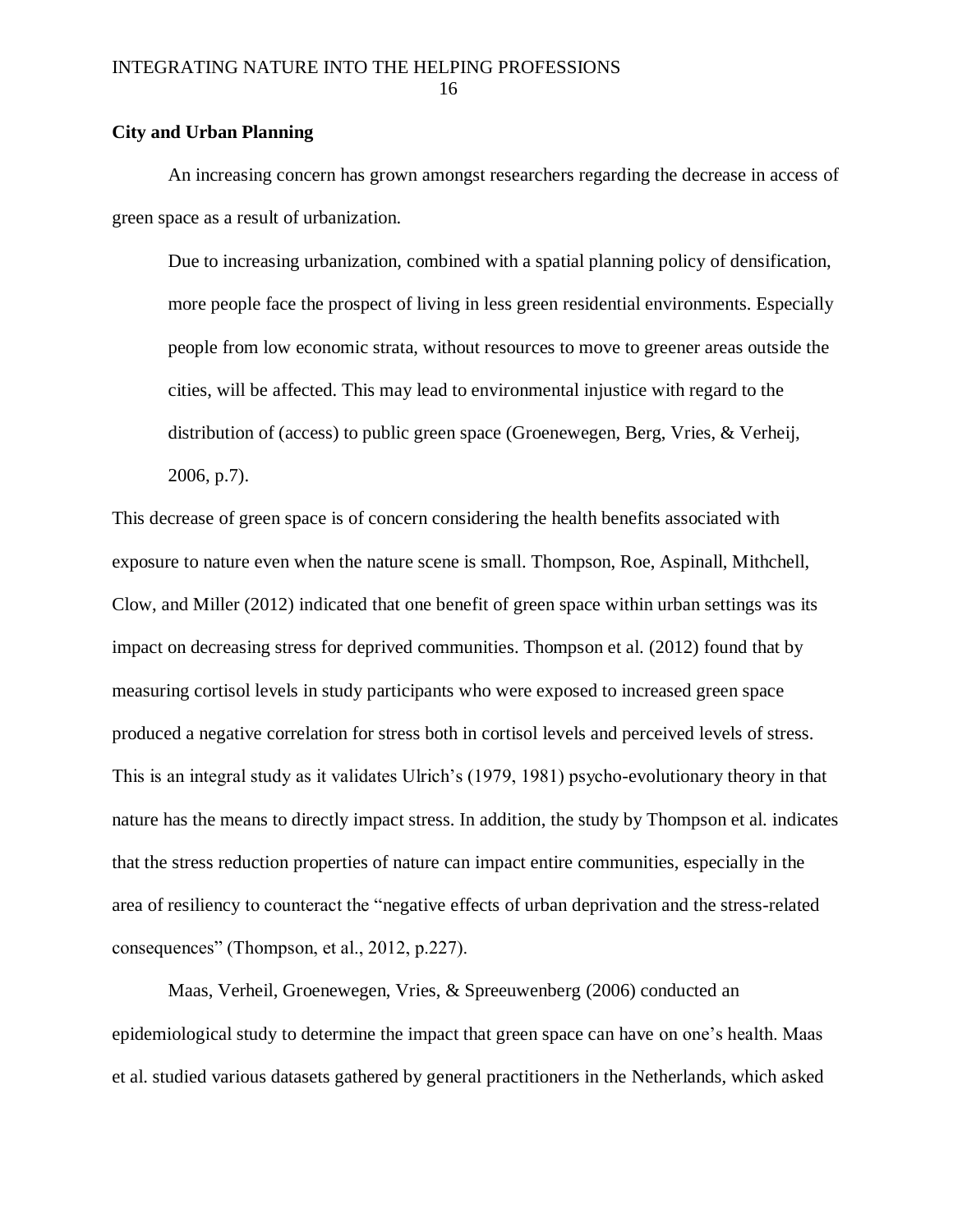questions pertaining to general health as well as socio-demographic background. Maas et al. (2006) then compared this data set to another data set that viewed topographical and landscape and was able to compare the health of individuals using a 1km and 3km radius. The results of the study determined the following:

In areas where 90% of the environment around the home is green, only 10.2% of the residents feel unhealthy, as compared with areas in which 10% of the environment is green, where 15.5% of the residents feel unhealthy. The relation is equally strong for the 1 km and the 3 km radius (Maas et al., 2006, p. 589).

Citing work by Thompson and Mitchell (2008) Lothian (2014) notes that green space has also been discovered to impact mortality. Lothian states that based on the research of Thompson and Mitchell that mortality decreased as green space increased. Mitchell and Popham's research (as cited by Lothian, 2014) determined that over the course of a year access to green space "saved 1328 lives annually" (Lothian, 2014, p. 41). The location of this study may be important though as it took place within an Eastern European demographic. In a study of that measured some of the larger urban spaces within the United States, research concluded that mortality actually increased within the greenest spaces and did not account for specific decreases in mortality related to diabetes, heart disease, lung cancer, or automobile accidents (Richardson, Mitchell, Hartig, Vries, Astell-Burt, & Frumkin, 2012). Despite research being mixed regarding mortality rates in greener cities, an abundance of research has shown the physical and health benefits of green space. As such, the research on the positive effects of nature is recommended for consideration when creating policy regarding urban development and city planning and zoning.

Green space is more than just a luxury, and the development of green space should therefore be allocated a more central position in spatial planning policy. Healthy planning should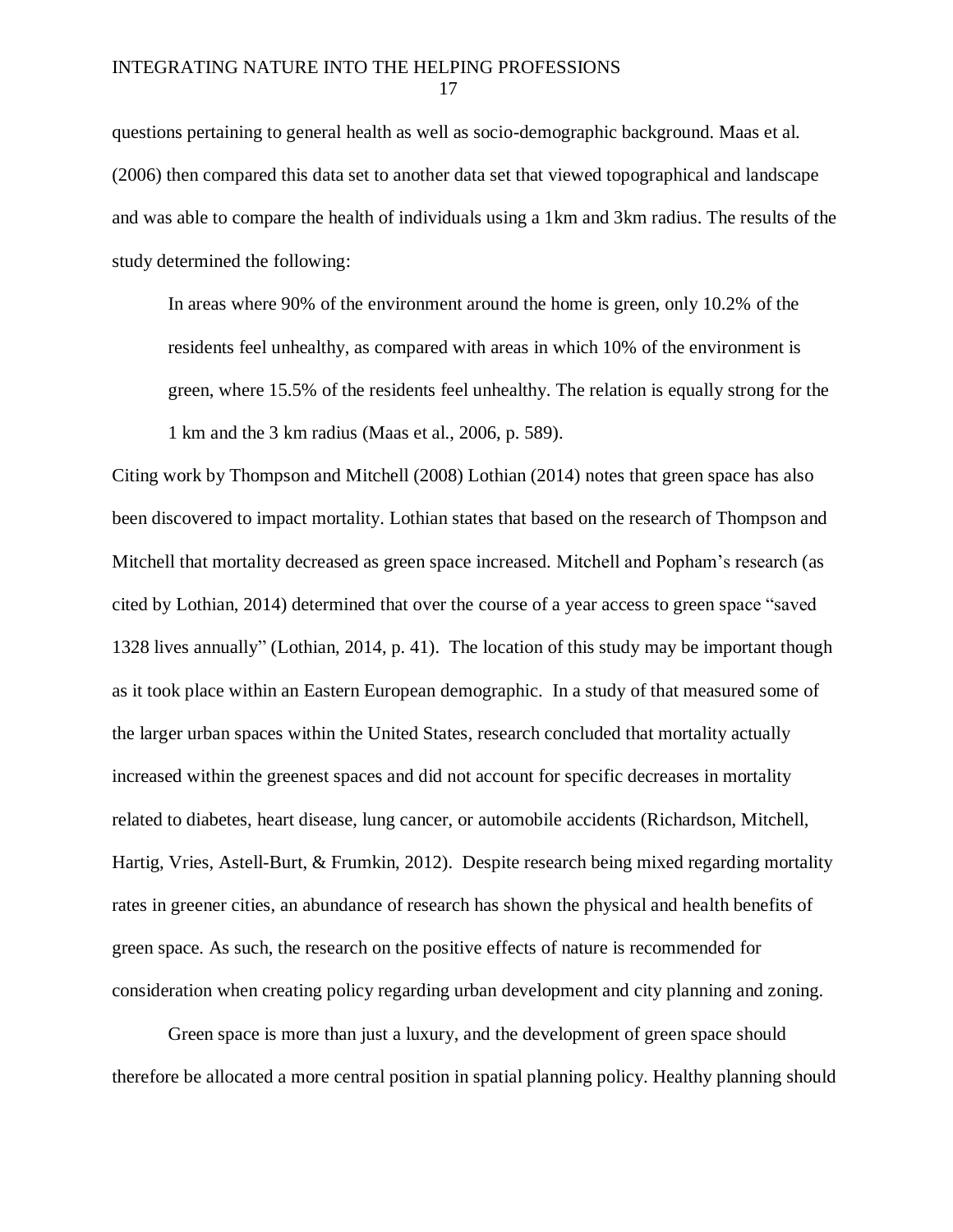include a place for green space and policy makers should take the amount of green space in the living environment into account when endeavoring to improve the health situation for the elderly, the youth, and lower socioeconomic status groups, especially in urban environments (Maas et al., 2006, p. 591).

#### **Nature Within the Counseling Profession**

There are multiple approaches and applications for the use of nature within the counseling profession. For this paper both nature therapy and wilderness therapy will be explored in addition to outdoor education and its use with both adolescents and college students. Differences between natural environments and simulated nature scenes will also be explored as they may also have implications for the use of nature within the counseling field.

Nature therapy has been developed in a manner where nature is not simply used as a tool within the counseling practice, but is an essential element and partner for healing (Berger  $\&$ McLeod, 2006). Berger and McLeod (2006) note that the use of nature as a therapeutic tool is not a recent development, but can be traced back many centuries and more recently had been used by significant names in psychology such as Erik Erikson. Nature therapy, as it is described by Berger and McLeod, is a "postmodern experiential approach based on the integration of elements from narrative, eco-psychology, transpersonal psychology, adventure therapy, shamanism, and body-mind practices" (Berger & McLeod, 2006, p. 81-82).

Nature is described as an essential element as it is a free space that is not owned or controlled by either the therapist or client (Berger & McLeod, 2006). As result the space for counseling in nature can be chosen by the client and through the process of choosing the client attaches meaning and can make connections regarding the significance of that space. This is reminiscent of the practice of "sacred space" (Berger & McLeod, 2006, p. 83), which has been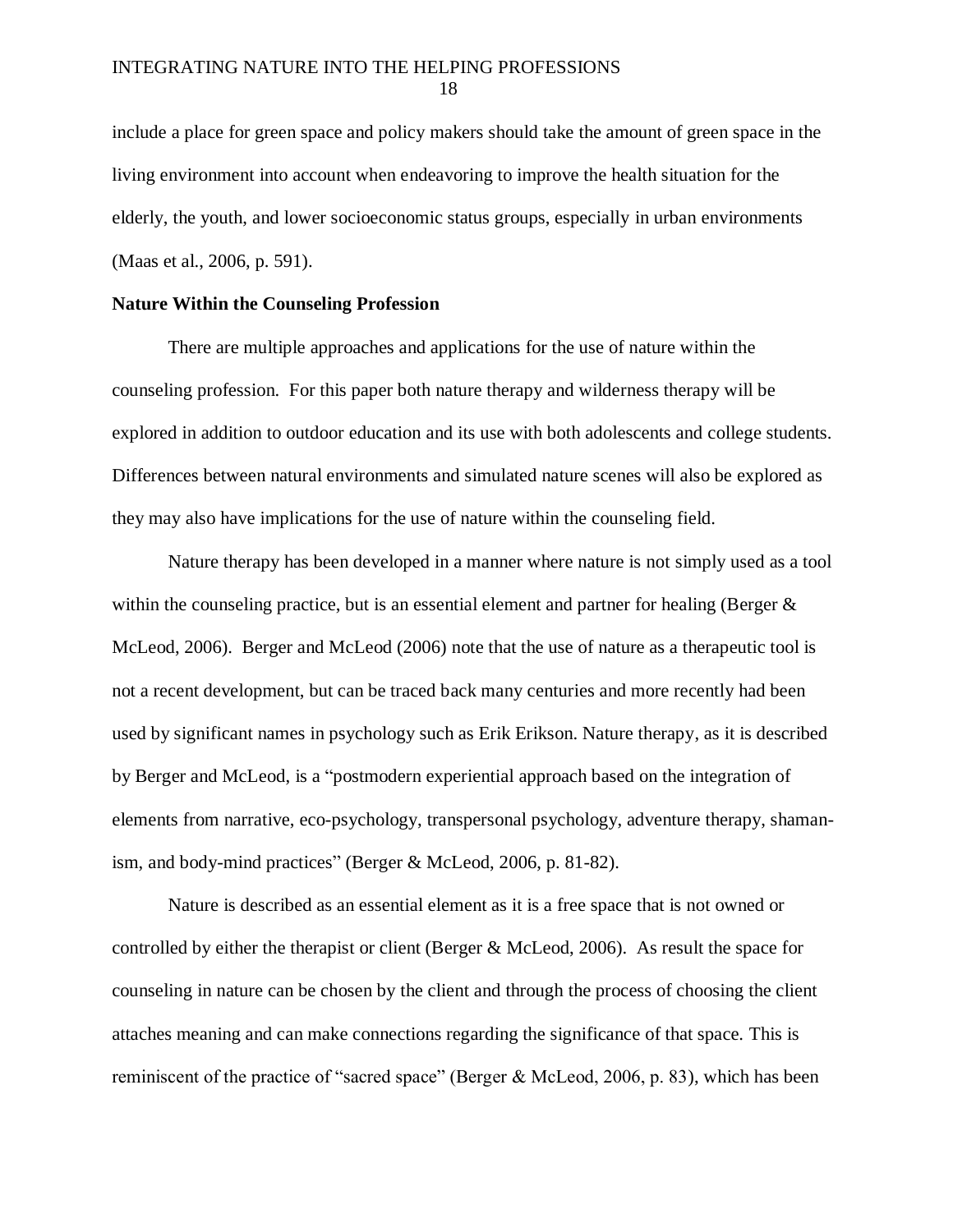used frequently throughout history and in many cultures is considered to have therapeutic properties. Building a home in nature can also assist clients in dissecting differences in their "natural world" and the world they would like to see. This practice is known as the "as if reality" (Berger & McLeod, 2006, p. 83) which is an intervention used in drama therapy aimed at helping a client consciously travel between reality as they experience it and reality as they hope it would be.

Additional uses of nature within nature therapy include the use of nature in creating rituals. Based upon patterns of periods of history where societies communed with nature more frequently Berger and McLeod (2006) postulate that the use of rituals by these societies "played a strong role and were extremely important in giving people a sense of order and security, fostering a feeling of togetherness and providing a sense of control over the uncertainties of life" (Berger & McLeod, 2006, 85). In essence nature therapy utilizes nature as a primary teacher and or counselor allowing for nature to create lessons and connections which the client may not yet be aware or cognoscente of. Despite qualitative data collected about nature therapy and its historical underpinnings, there remains an absence of statistically compelling data to validate its theories and at this time appears to lean heavily on interventions from other therapeutic modalities and historical and intuitive responses to nature.

Wilderness therapy is also a form of therapy that utilizes nature as a primary device or setting with which to conduct therapeutic interventions. Though wilderness therapy can be used for several different populations its primary use is for high-risk adolescents (Rutko & Gillespie, 2013). An additional difference about wilderness therapy is that the term wilderness is chosen over nature as the setting for wilderness therapy is often in an uninhabited area or space that may be more primal than other nature settings (Russell, Hendee, & Phillips-Miller, 1999).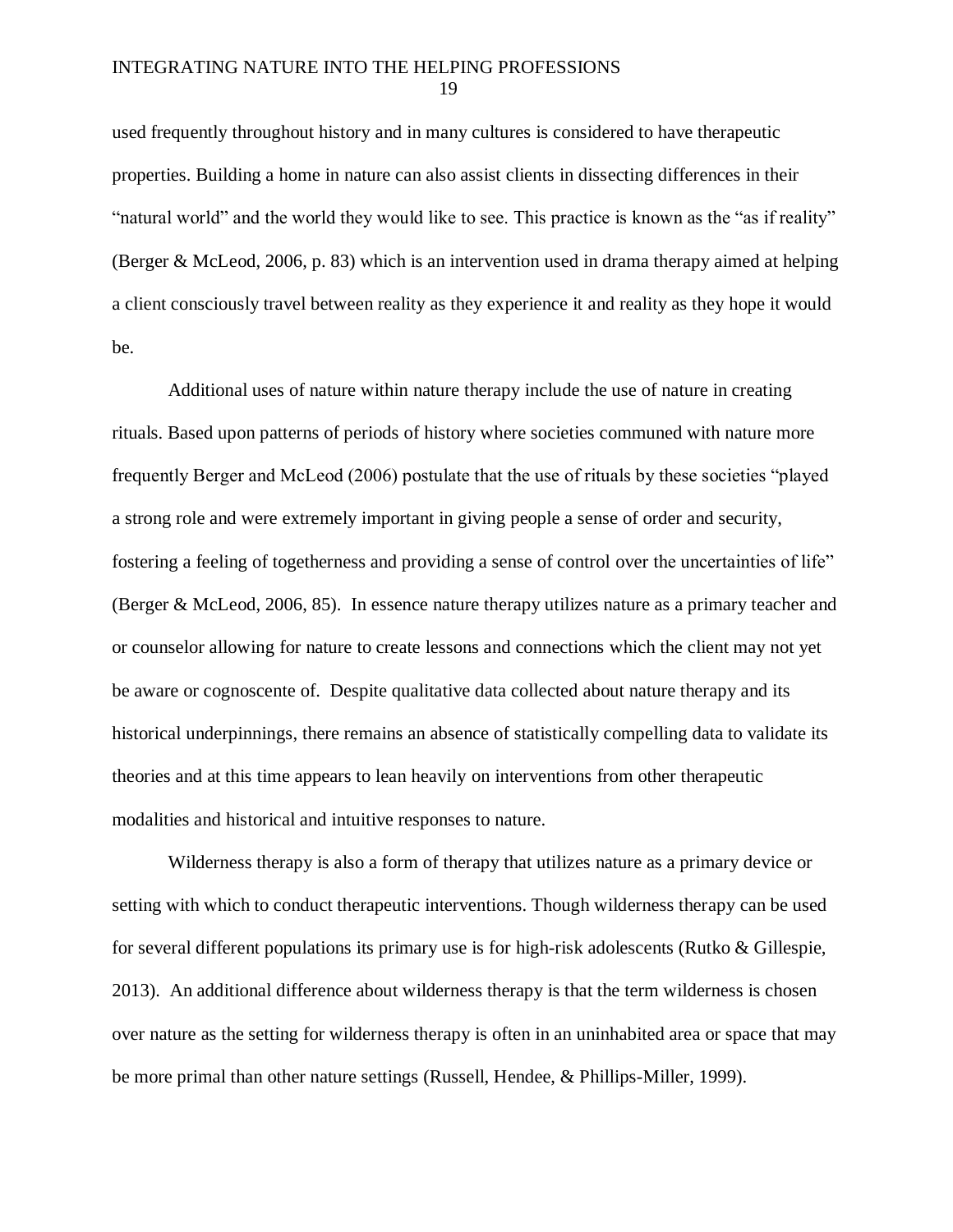Adolescents utilizing wilderness therapy often engage in this modality when facing a myriad of issues or concerns including "emotional, adjustment, addiction, and psychological problems" (Russell, et al., 1999, p.2). Through research into several prominent wilderness therapy programs in the United States, Russel et al. (1999) developed the following definition regarding the components of wilderness therapy:

Wilderness therapy features therapeutic assessment, intervention and treatment of problem behaviors, and assessment of outcomes. It involves immersion in an unfamiliar environment, group-living with peers, individual and group therapy sessions, educational curricula and application of primitive skills such as fire-making and backcountry travel. These processes are all designed to address problem behaviors by fostering personal and social responsibility and emotional growth of clients. Young people aged 12-17 are the most frequent clients (Russell, et al., 1999, p. 1).

Similar to nature therapy, wilderness therapy also views nature the integral and necessary component in the therapeutic process. Wilderness in wilderness therapy serves multiple purposes including being utilized for metaphor, natural consequences, and educational components. Participants in wilderness therapy move through the program in stages beginning with an introductory phase that is aimed at establishing goals for the participant and allowing for nurturing to occur (Russell, et al., 1999). The participant then begins a phase in which he or she begins to take personal and social responsibility for his or her actions. Lastly, the participant comes to a closing phase where he or she is able to transition to the next level of care and begin an after care plan.

Research into the impact of wilderness therapy has produced positive results that indicate the efficacy of the use of this modality with at-risk youth. Rutko and Gillespie (2013) highlight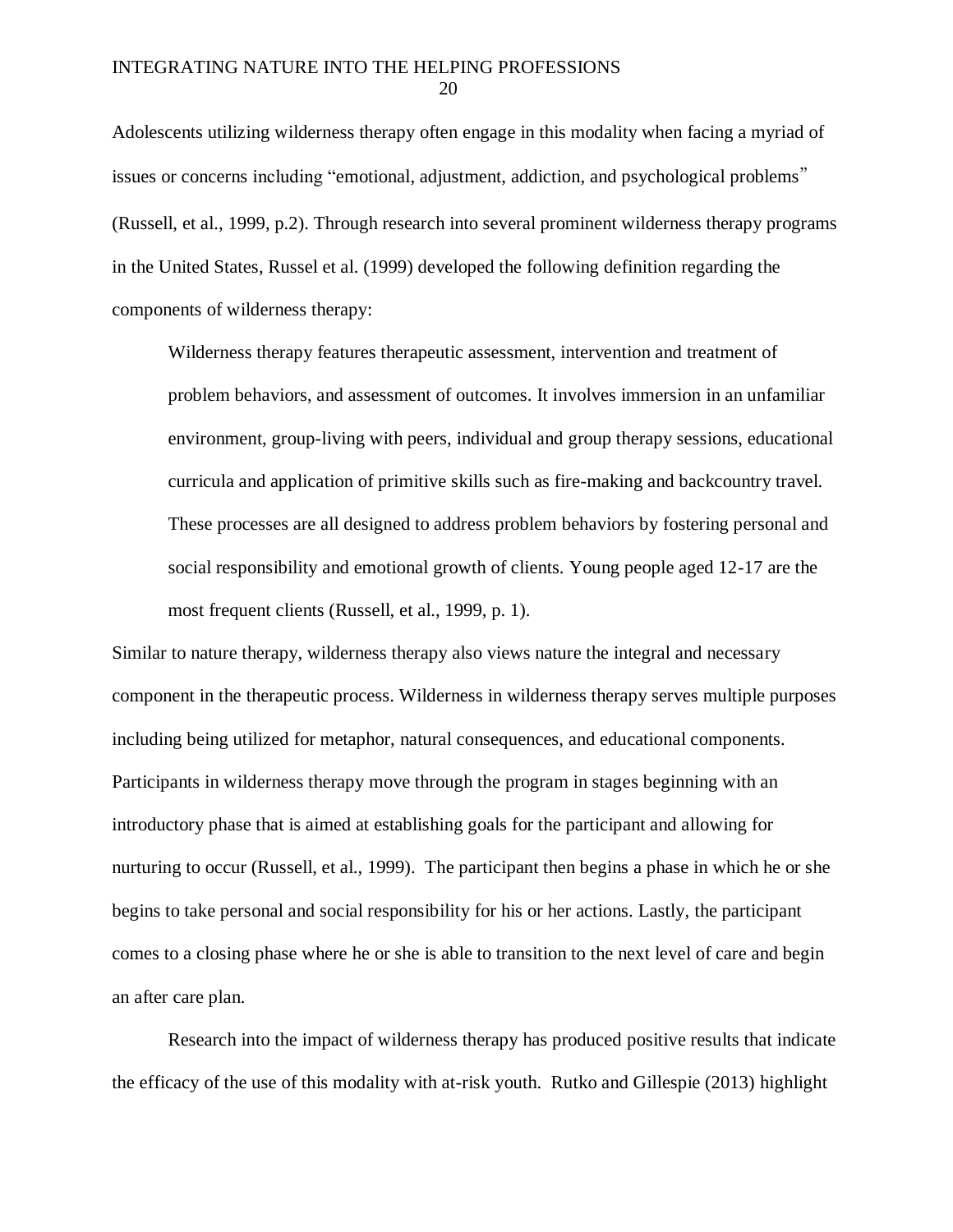research completed by Cason and Gillis (1994) who completed a meta-analysis of wilderness programming. Based on this research, it was determined that 62.2 percent of adolescents that participated in wilderness therapy experienced positive effects compared to those who did not participate. Rutko and Gillespie (2013) also highlight research by Russell (2003, 2005) who completed after-care research of wilderness therapy participants and found positive results at both the 12 and 24 month "post-treatment intervals" (Rutko & Gillespie, 2013, p. 222).

Wilderness therapy represents a sense of accomplishment for the client that is concrete and real and that can be used to draw strength from in the future. This sense of accomplishment is combined with physical health and well-being, which helps clients feel better about themselves, leading to increases in self esteem and the first steps towards personal growth which the program views as a journey lasting a lifetime. The process also teaches clients how to access and express their emotions and why talking about feelings is important. In the enhanced self- concept is a sense of empowerment and resiliency, with clients believing that if they completed wilderness therapy, they can also complete other formidable tasks. Clients leave wilderness therapy knowing that they have only just begun the journey and need to continue their own personal growth process (Russell, et al., 1999, p.21)

Nature and wilderness therapy are not the only two forms of therapy that rely on the use of nature to help address client concerns. Outdoor therapy is another therapeutic modality that utilizes the outdoors when counseling and research highlighted that being outdoors was most significant for research participants (Revell, Duncan, & Cooper, 2014). In addition to therapeutic modalities outdoor education experiences are also producing research on the efficacy of nature and outdoor experiences. Kanters, Bristol, and Attatarian (2002) discovered that upon studying the impacts of a one-day outdoor experiential training on college students that the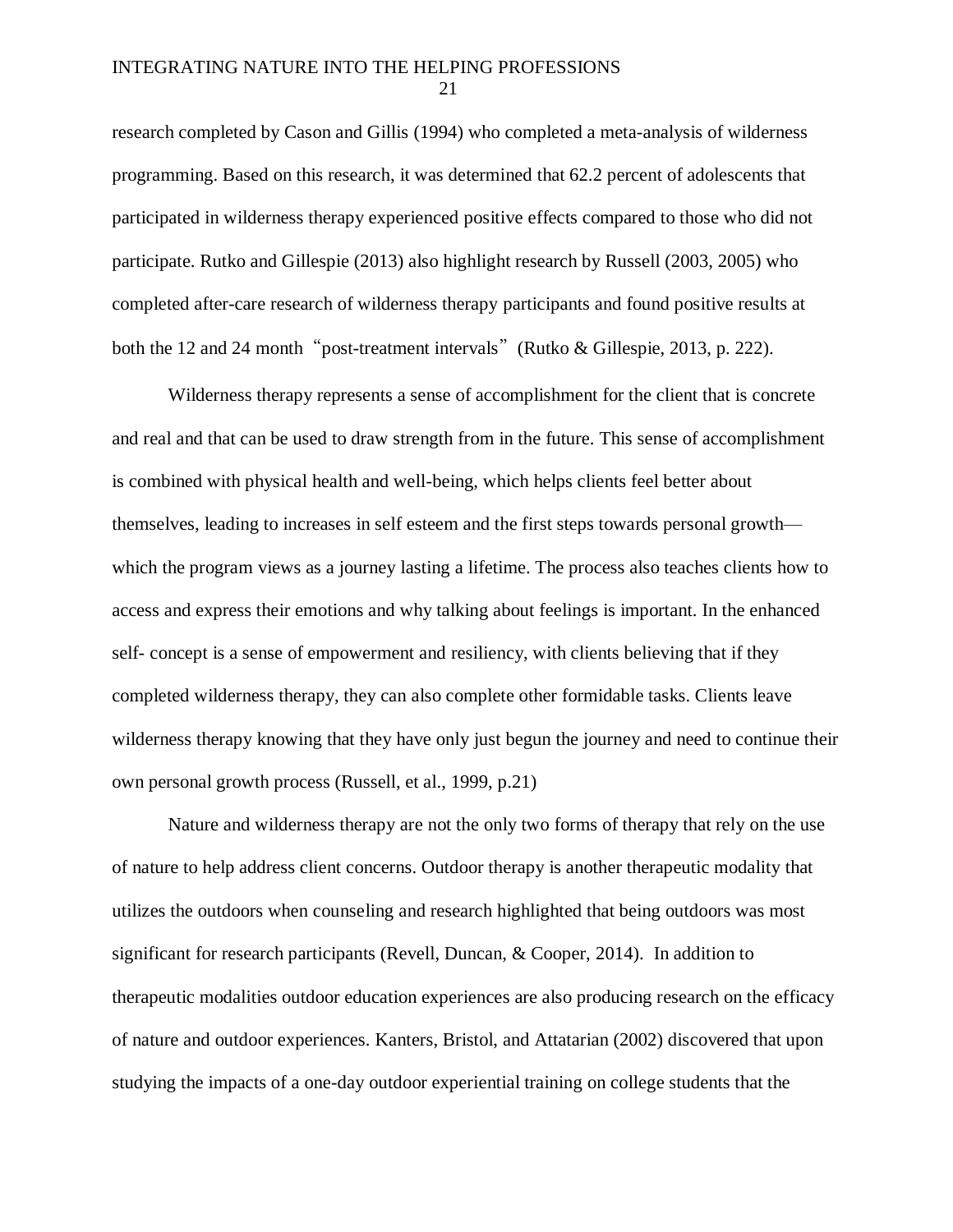activity "was an effective moderator for students' feelings of anxiety-tension and depression" (p. 264).

Nature has also begun to be utilized in play therapy settings with adolescents. Individual case studies completed by Swank and Shin (2015) revealed that participants in nature-based child centered play therapy (NBCCPT) displayed an increase in positive emotions as well as a decrease in attention-seeking behaviors. Cohen (1993) also states that using nature can aid in self-regulation and can be used to help individuals address issues of "destructive habits, dependencies, and dysfunction" (p. 279).

Having discussed the current use of nature within counseling and education settings one must shift to understand and apply nature based interventions to be used within a counseling setting. One prominent understanding when using nature within therapy is emphasizing that nature in itself is therapeutic and has the ability to address physical and mental health concerns. Both nature and wilderness therapies emphasized that nature is as necessary a component as the counselor and is used for multiple purposes including metaphor, consequences, and development of relationships (Rutko & Gillespie, 2013; Russel et al. 1999; Berger & McLeod, 2006).

Conducting therapy in a setting where the client is able to view nature can also have benefits as "visually pleasant surroundings contributes towards reducing stress by restricting negative thoughts and eliciting positive emotions, as well as enhancing parasympathetic nervous system activity" (Kjellgren & Buhrkall, 2010). Applied to the counseling setting a therapist may wish to take a client on a walk or conduct the session where nature is present in order to reduce emotional difficulties or reduce stress. Yet counselors are not limited to use of real life natural settings and can also use simulated or images of nature that have also been shown to have therapeutic properties (Kjellgren & Buhrkall, 2010).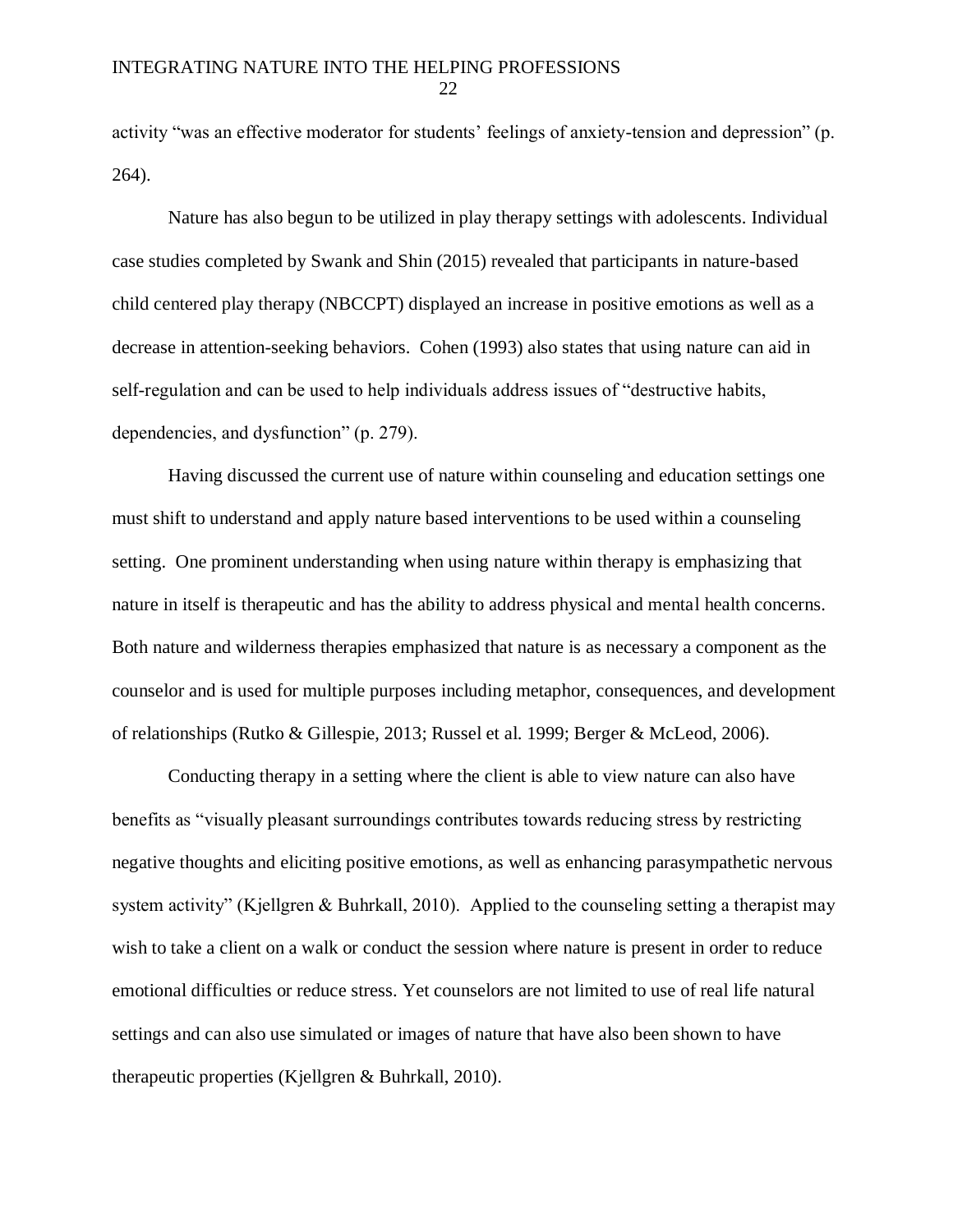Lastly it is imperative for a counselor to understand ethnic differences or preferences of various cultures in order to effectively apply nature as a therapeutic intervention. According to Kaplan and Talbot (1988) though "a number of studies have reported ethnic difference in preferences, it is important to realize that few of these studies were designed with the purpose of focusing on ethnic issues" (Kaplan & Talbot, 1988, p. 108). As a result Kaplan and Talbot developed a study whose aim was to directly understand the impact of nature between ethnic groups; specifically between individuals from black and white communities.

Kaplan and Talbot (1988) measured ethnic preferences for nature using nature images that varied in landscape from manicured settings such as parks to more dense and wild images such as a forest. Using these images the goal of the study was to examine three specific questions:

1. Do substantial differences exist between black and white Americans in nature preference?

2. If there are such differences, do they follow predictable lines? (i.e. are specific environmental features associated with these differences)?

3. If such differences do exist, is this because of a relative disinterest in the nature environment among blacks? (Kaplan & Talbot, 1988, p. 108)

Using the images described above and participants of both black and white communities of Chicago and areas in Michigan, Kaplan and Talbot (1988) showed these images and collected data both on preference and how those preferences were arranged by the various ethnic groups. In order to answer the three questions above three separate studies were conducted in order to address the different focus that each question poses. The results of the first two studies that measured differences among black and white communities and determined if these fell under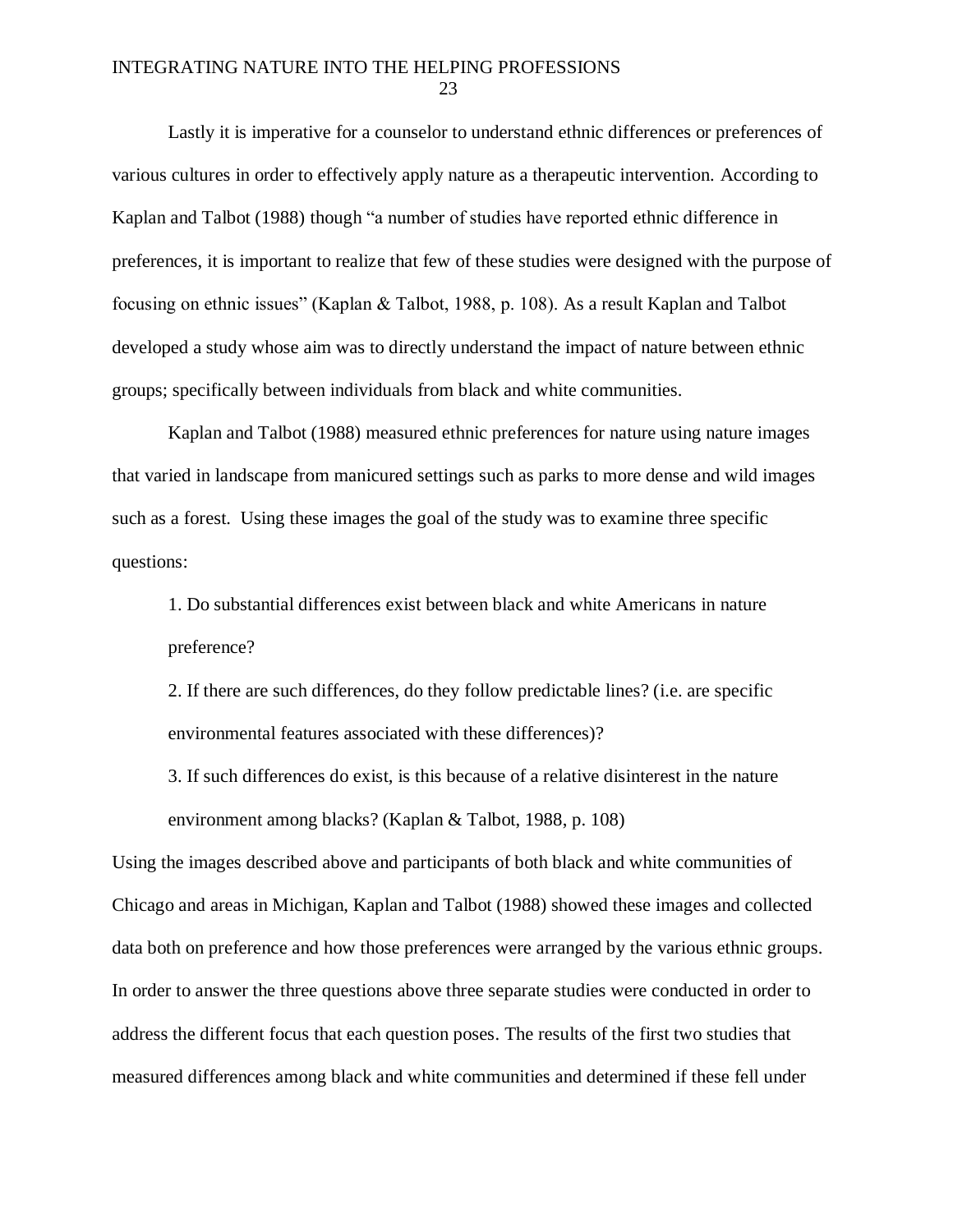predictable lines verified that there were different preferences among both the black and white groups.

White participants were more favorable to scenes with dense foliage, with weedy or overgrown areas, or with a sense that the trees and vegetation surround one. Blacks responded positively to many scenes showing numerous trees, but they preferred more widely spaced trees in a setting characterized by greater visibility and openness. (Kaplan & Talbot, 1988, p. 113).

Kaplan and Talbot (1988) state that the results of their study validate research done previously on ethnic groups that revealed nature preferences differed among black and white communities. It is important to note, however, that a difference in preference between black and white communities did not correlate to a lack of interest in nature within black communities as was addressed in the third question of the study. Kaplan and Talbot (1988) note that there was great difficulty in making the distinction that alternative preference to dense foliage correlated to lack of interest in nature or wilderness within black communities. Overall there appears to be a different approach and engagement with nature between black and white communities. Kaplan and Talbot cite the work of Dwyer et al. (1981) that blacks tend to go to nature settings to meet and gather with others as opposed to white individuals who see nature as a means to escape or get away from one's surroundings. To each ethnic community nature serves a different purpose, but one cannot conclude that lack of interest is present in either ethnic group based upon the above research.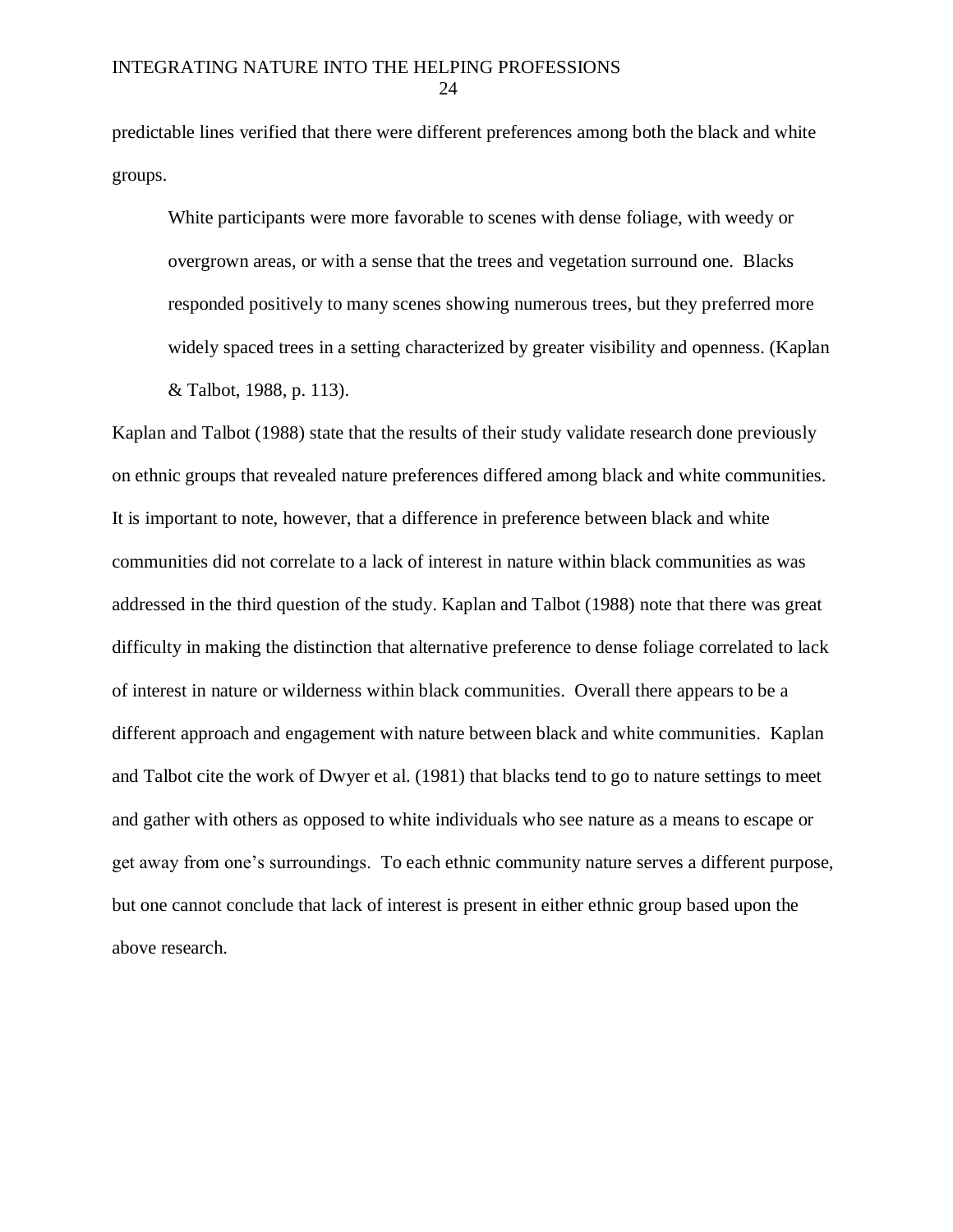#### **Conclusion or Discussion**

Though the impact of nature began as philosophical beliefs and observations the above research points to scientific evidence of the physical and mental health benefits of interaction with nature. Increasing understanding of the brain's evolutionary history points to human's early interaction and dependence upon interaction with nature and how absence from such interaction can cause issues such as stress. These developments help understand studies on the interaction with nature and how they can help decrease stress across multiple cultures and socio-economic groups. Therefore, based upon this information the counseling profession would greatly benefit from considering and applying nature based interventions with counseling settings as the benefits of such interventions are being supported by an increasing body of research and developments.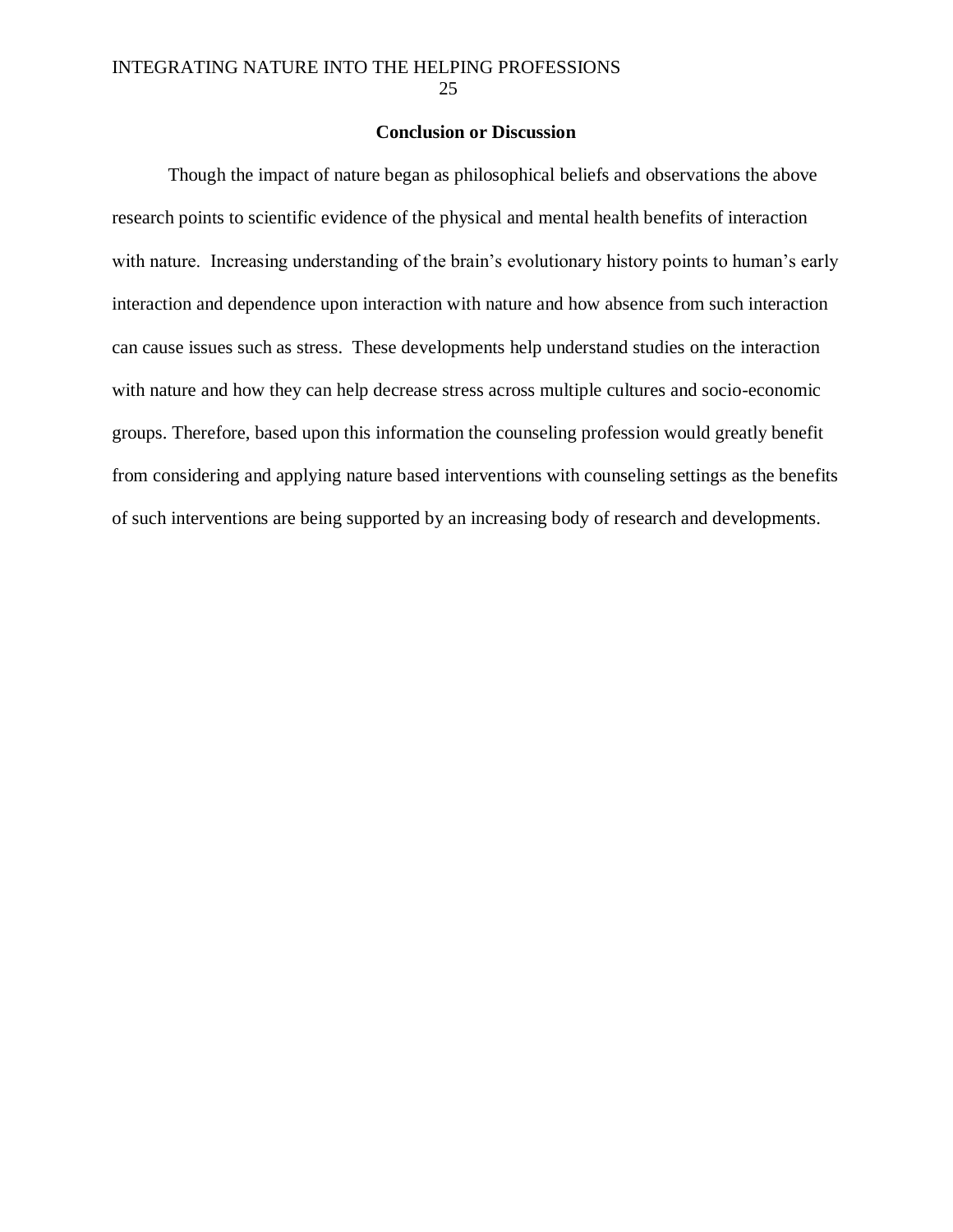#### **Author's Note**

For as long as I can remember I have had an affinity for nature. As a youth I can recall driving up interstate 35 towards Duluth, MN excited not solely in the prospect of vacation that awaited but also for the scenes in Northern Minnesota that have the ability to impact one in a profound manner. Traveling further North out of the Minneapolis suburbs the landscape begins to change and dense forests of coniferous trees begin to speckle the landscape eventually leading to huge swaths of green and greys that place one in a state of wonder. The drive culminates when one comes over the top of the hill into Duluth and is confronted with the massive and powerful site of Lake Superior and the continued forest and trees that line its Minnesota and Wisconsin shorelines. This is a powerful image for me and is one of many where nature has had a lasting impression.

Yet despite these encounters with nature an all too common issue arose for me. I stumbled upon media and other entertainment that had as powerful an impact of the scene I described above, but was easier to obtain. Growing up I exchanged a lot of time outdoors for time in front of a screen and it is a struggle I experience to this day. Television and media is used as a tool for relaxation and unwinding when research actually reveals the adverse to be true. The time I spend in front of a screen not only does not relax me, but also results in my becoming more fatigued. In light of these findings, this concerns me not only on a personal level, but also as a father to three children. Digital entertainment will be as much a part of my children's lives, if not more so, than it is for me. My concerns are not a cry for slowing advancements in technology or a denouncement of the benefits of screens as I know and believe that much has been gained through technology; rather my concern has to do with the forfeiture of the interconnectedness that humans and nature have had for so long. I want my kids to watch TV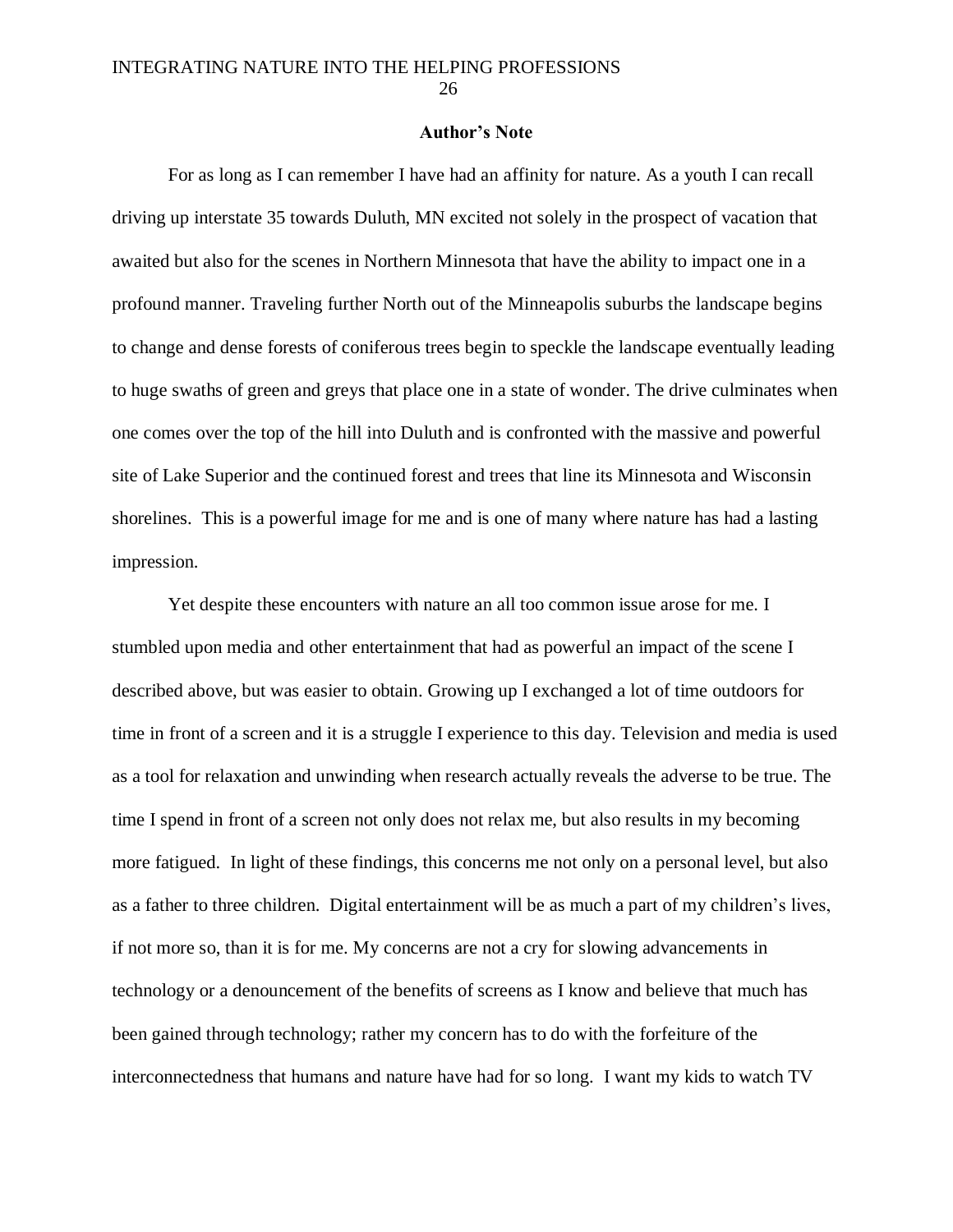and embrace the messages and nuances of the characters they watch, but I also would like to see them develop that same appreciation or admiration for the fictional characters of a novel or have a similar fascination for an animal encountered while walking in the woods.

I suppose this desire has to do with balance; for myself, for my family, for those I work with and others in my community. That was the driving interest in completing this capstone project. As much as it was a requirement for completion of my education it was also an exploration of my values and how I apply them on a daily basis. I learned not only does my affinity for nature have evolutionary and restorative properties, but also that my experience is echoed by many in that nature truly does contain the ability to bring rest and restoration to participants. Learning this more made it easier to get outside. An hour here or 10 minutes there, the time did not seem to matter. It became easier to get my children outside knowing that their interacting with nature will impact them in healthy ways. It brought me great delight when the first snow came and upon playing in it for one day my son eagerly awaited the chance when he could get on his snow gear and traipse through the woods again.

It is those types of experiences that I see a greater purpose in being in nature because in some way it seems to make us more human. We become more aware of our dependencies, our shortcomings, our strengths, and we are ultimately better for it. So I eagerly await the next stroll through the woods or the trip into Duluth where peering into the seemingly limitless edge of the lake's water I am sure to experience growth and peace.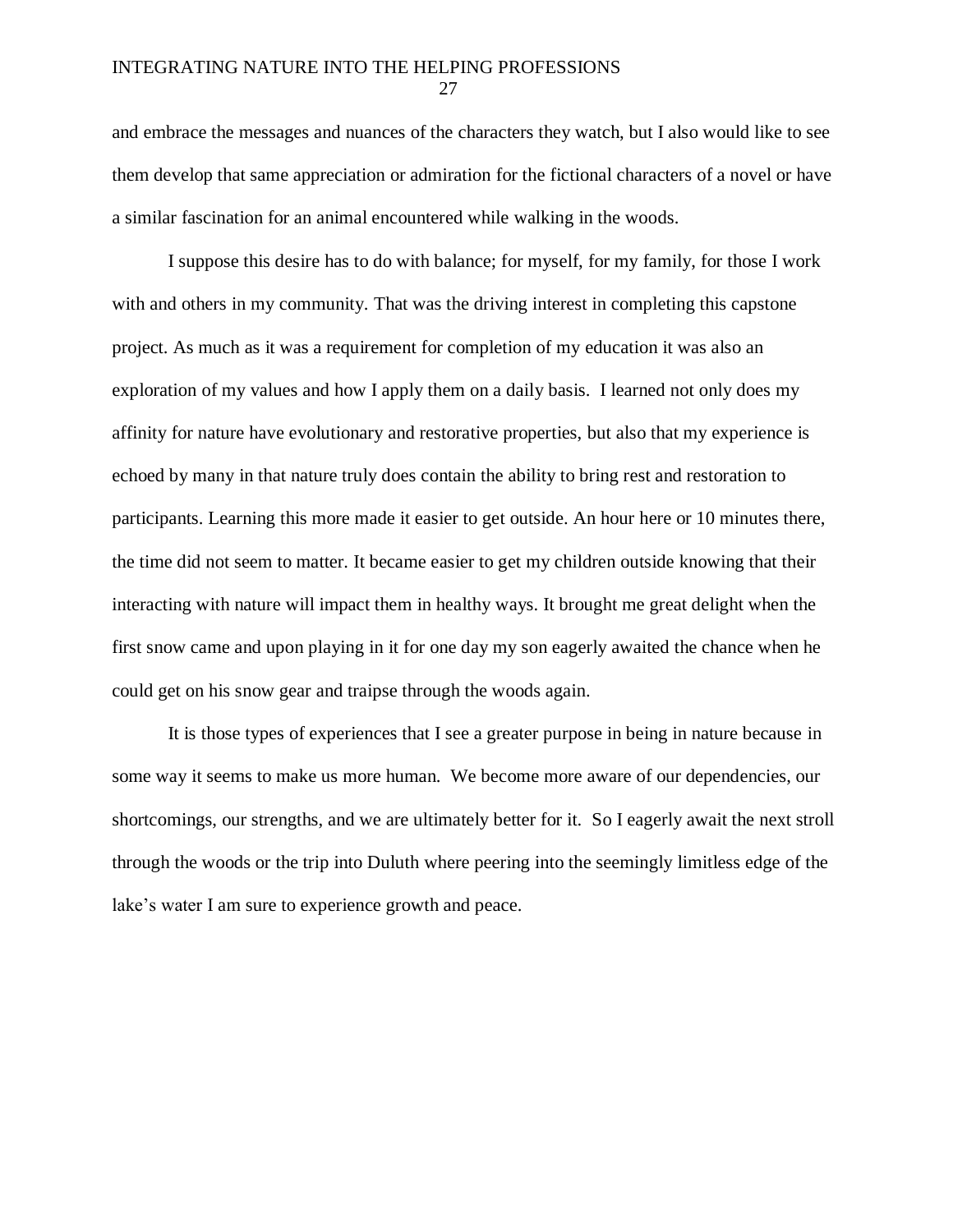#### **References**

- Berger, R., McLeod, J. (2006) Incorporating nature into therapy: A framework for practice. *Journal of Systemic Therapies*. 25 (2), 80-94
- Cohen, M.J. (1993) Integrated ecology; The process of counseling with nature. *The Humanistic Psychologist*. 21, 277-295
- Groenewegen, P. P., Berg, A. E., Vries, S., Verheij, R. A. (2006) Vitamin g: Effects of green space on health, well-being, and social safety. *BMC Public Health*. 6 (149) retrieved from:<http://bmcpublichealth.biomedcentral.com/articles/10.1186/1471-2458-6-149>
- Health Council of the Netherlands and Dutch Advisory Council for Research on Spatial Planning, Nature, and the Environment (2004) Nature and health: The influence of nature on social, psychological, and physical well-being. *Health Council of the Netherlands and RMNO*. Retrieved from:

[https://www.gezondheidsraad.nl/sites/default/files/Nature\\_and\\_health.pdf](https://www.gezondheidsraad.nl/sites/default/files/Nature_and_health.pdf)

- Kanters, M. A., Bristol, D.G., Attarian, A. (2002) The effects of outdoor experiential training on perceptions of college stress. *The Journal of Experiential Education*. 25 (2), 257-367
- Kaplan, R., Talbot, F. T. (1988) Ethnicity and preference for natural settings: A review and recent findings. *Landscape and Urban Planning*. 15, 107-117
- Kaplan, S. (1992) The restorative environment: Nature and human experience. *The Role of Horticulture in Human Well-Being and Social Development.* Portland, OR: Timber Press
- Kaplan, S. (1995) The restorative benefits of nature: Toward and integrative framework. *Journal of Environmental Psychology*. 15, 169-182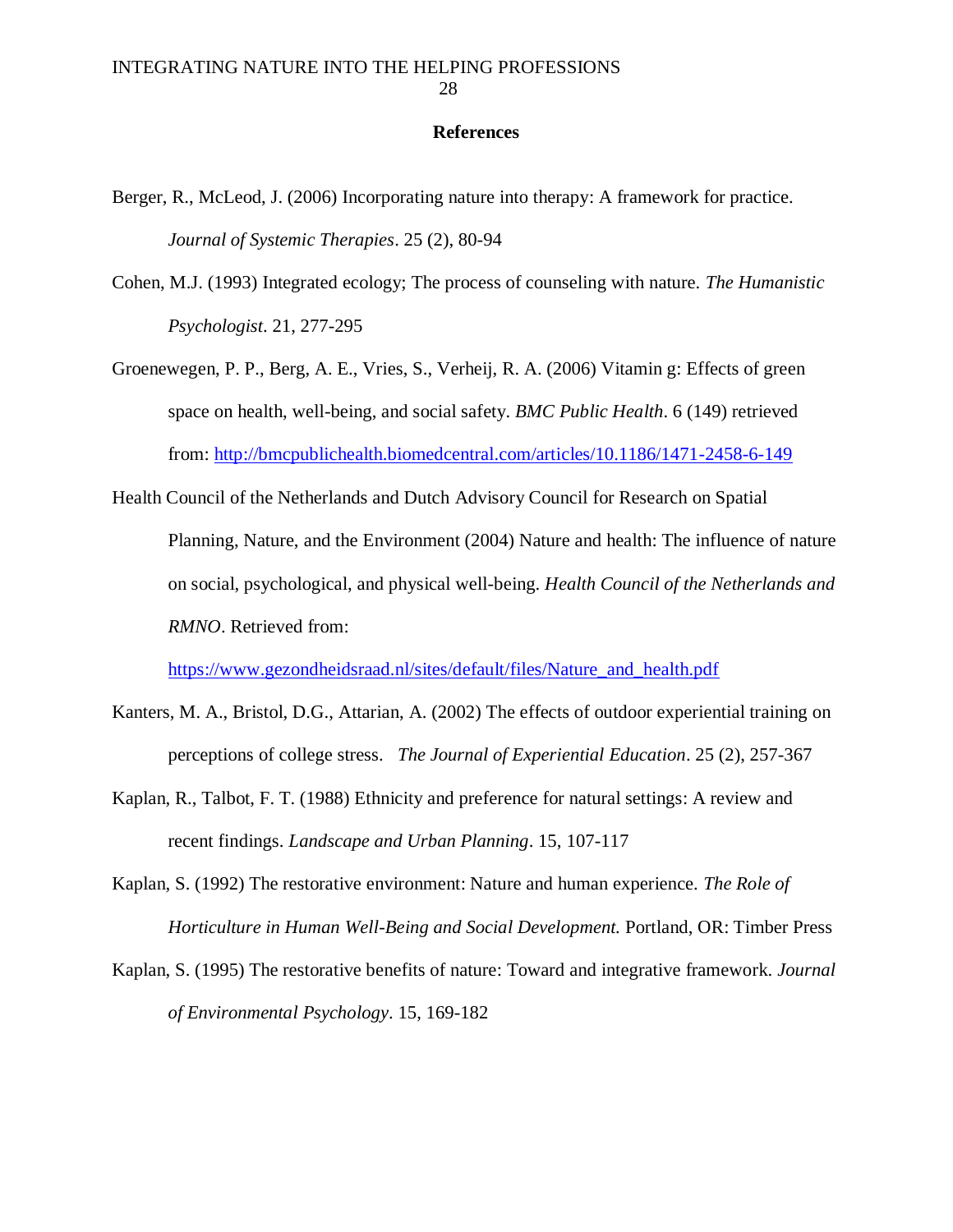- Kjellgren, A., Buhrkall, H. (2010) A comparison of the restorative effect of a natural environment with that of a simulated natural environment. *Journal of Environment Psychology*. 30, 464-472
- Lothian, A, L. (2010) Health and restorative benefits of reviewing landscapes. Retrieved from: [http://www.scenicsolutions.com.au/Attached%20PDFs/Restorative%20and%20health%2](http://www.scenicsolutions.com.au/Attached%20PDFs/Restorative%20and%20health%20benefits.pdf) [0benefits.pdf](http://www.scenicsolutions.com.au/Attached%20PDFs/Restorative%20and%20health%20benefits.pdf)
- Lothian, A, L. (2014) Health and restorative benefits of reviewing landscapes. Retrieved from: [http://www.scenicsolutions.com.au/Attached%20PDFs/Restorative%20and%20health%2](http://www.scenicsolutions.com.au/Attached%20PDFs/Restorative%20and%20health%20benefits.pdf) [0benefits.pdf](http://www.scenicsolutions.com.au/Attached%20PDFs/Restorative%20and%20health%20benefits.pdf)
- Maas, J., Verheij, R. A., Groenewegen, P. P., Vries, S. P., Spreeuwenberg, P. (2006) Green space, urbanity, and health: How strong is the relation?. *Journal of Epidemiological Community Health*. 60, 587-592. Retrieved from:

<http://jech.bmj.com/content/60/7/587.full.pdf+html>

- Revell, S., Duncan, E., Cooper, M. (2014) Helpful aspects of outdoor therapy experiences: An online preliminary investigation. *Counselling and Psychotherapy Research*. 14 (4), 281- 287
- Richardson, E.A., Mitchell, R., Hartig, T., Vries, S., Astell-Burt, T., Frumkin, H. (2012) Green cities and health: A question of scale? *Journal of Epidemiology and Community Health*, 66 (2), 160-165
- Russell, K. C., Hendee, J. C., Phillips-Miller, D. (1999) How wilderness therapy works: An examination of the wilderness therapy process to treat adolescents with behavioral problems and addictions. In: Cole, D. N.; McCool, S. F. 2000. Proceedings: Wilderness